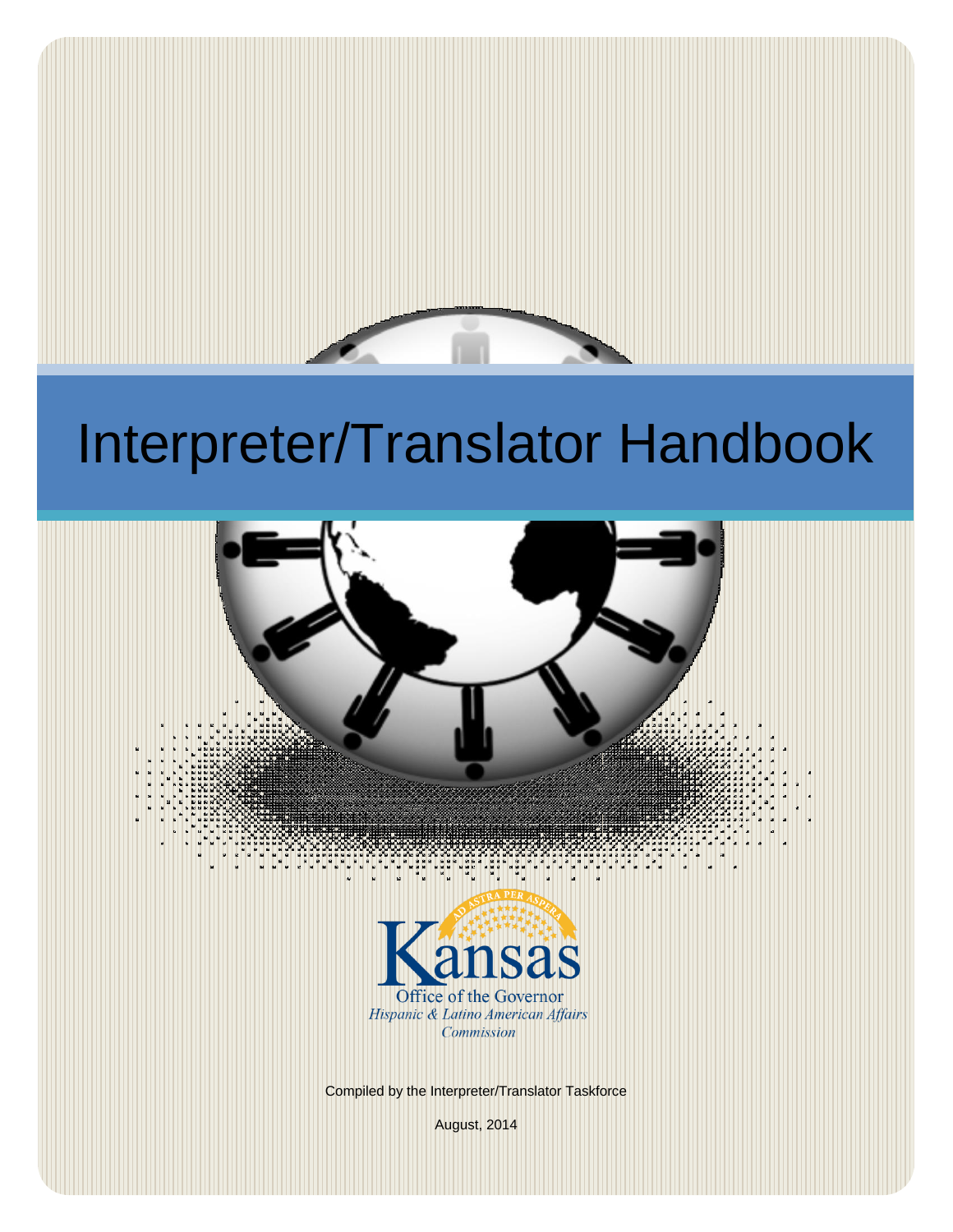# **Table of Contents**

| <b>Mission</b>                                | 3 |                 |
|-----------------------------------------------|---|-----------------|
| Introduction                                  |   |                 |
| <b>Translators and Interpreters</b>           | 4 |                 |
| Code of Ethics                                |   |                 |
| How to Select a Language Specialist           | 4 |                 |
| Protocols for Speaking Through an Interpreter |   |                 |
| <b>Interpreter Best Practices</b>             |   |                 |
| Qualifications                                |   | 7               |
| <b>Remote Interpreting Technology</b>         |   | 8               |
| Malpractice                                   |   | 8               |
| <b>Fields of Expertise</b>                    |   | 9               |
| Medical                                       |   | 9               |
| Legal                                         |   | 10              |
| <b>Business</b>                               |   | 12 <sub>2</sub> |
| <b>Educational Settings</b>                   |   | 12              |
| Glossary                                      |   | 14              |
| Resources                                     |   | 24              |
| Appendix A Training Resources                 |   | 27              |
| Appendix B Hiring Interpreters                |   | 28              |
| Appendix C Taskforce Members                  |   | 29              |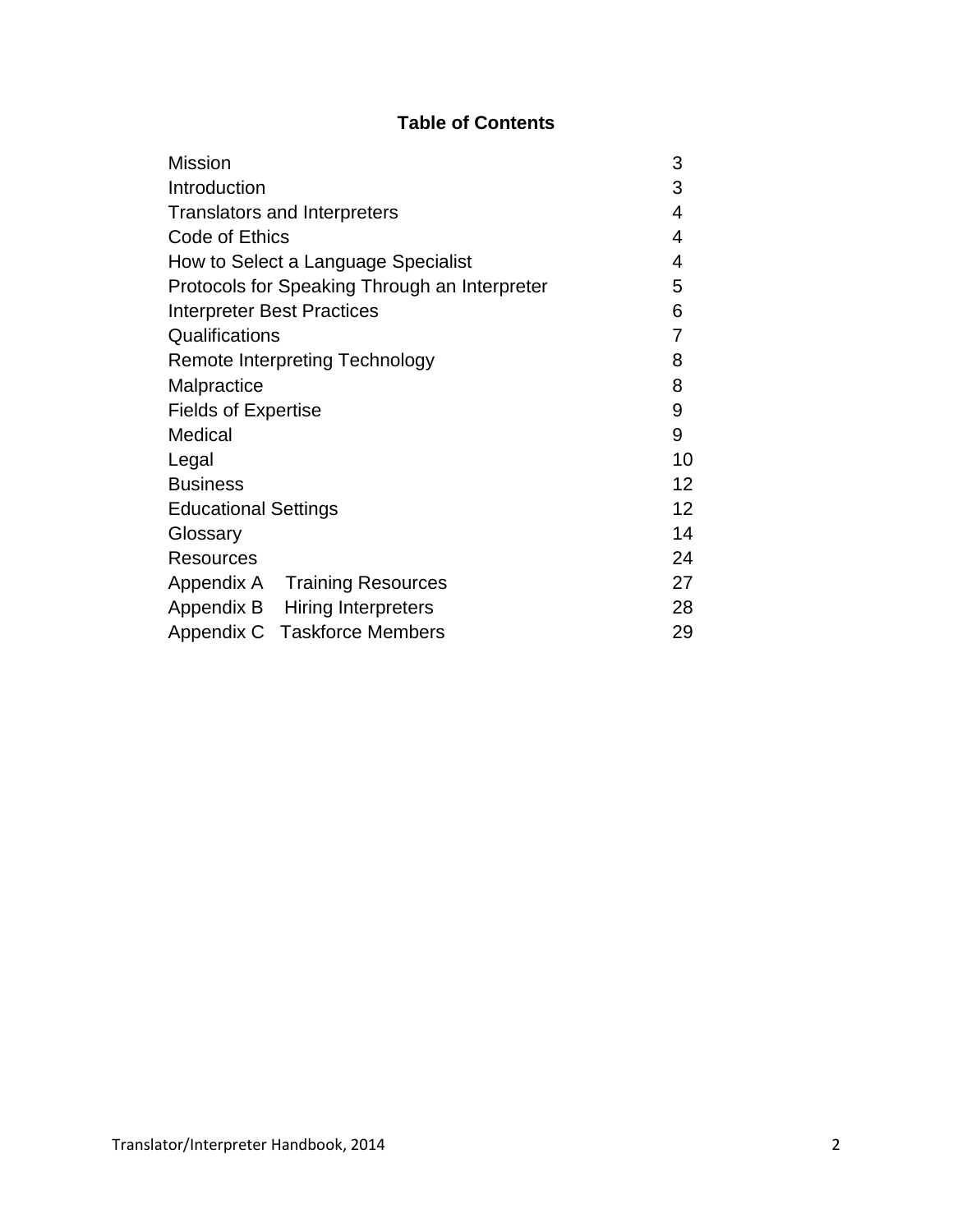#### **Mission**

Provide professional guidelines for translation and interpretation to give people with limited English proficiency the means to communicate, enrich their lives, and fulfill their goals.

#### **Introduction**

This document is intended for various audiences including 1) service providers, 2) persons not proficient in English, 3) interpreters/translators, and 4) educators of future interpreters and translators. It provides a summary of best practices and resources.

The number of people residing in Kansas who are not native speakers of English has been growing over the past several decades. In 2010, according to the United States Census, 10% or 274,489 people, age 5 years and up, were speakers of languages other than English. In order for Kansans whose primary language is other than English to thrive in our state through improved job opportunities, high school graduation and higher education participate in community or become a United States citizen; understanding oral and written English is critical. For some individuals learning English may come more slowly than with others, and for this reason, high quality translation and interpretation services are needed. In 2007, HB 2140 was passed by the Kansas legislature making English the official language of the state. This has been codified in [KSA 73-2801,](http://kansasstatutes.lesterama.org/Chapter_73/Article_28/73-2801.html) [73-2802](http://kansasstatutes.lesterama.org/Chapter_73/Article_28/73-2802.html) and [73-2803.](http://kansasstatutes.lesterama.org/Chapter_73/Article_28/73-2803.html) Nothing in this law prohibits the use of languages, other than English, to support communication and to share information by state agencies, political or taxing subdivisions, its employees or offices. In fact in some cases, federal and or state law may require language access other than in English. This handbook will provide information on some of the laws and guidance that delineates these circumstance as well as guidelines and standards for interpreting and/or translation services.

The Interpreter/Translator Taskforce was created in 2012 to help guide the future of this professional field in Kansas. Currently, interpreters are not subject to uniform professional or legal regulation. One exception is American Sign Language credentials which are managed by the [Kansas Commission for the Deaf and Hard of Hearing.](http://www.dcf.ks.gov/services/RS/Pages/KCDHH.aspx) For other languages there are no state certifications in Kansas. This handbook will serve as a guide to implementing good practices. Since federal and state law require the assistance of an interpreter under certain circumstances, yet does not specify certification standards, this handbook provides a summary of professional standards. The task force goals are: 1) only qualified and trained persons will act as interpreters and translators; and 2) this professional expertise will become more fully developed across the state.

According to the [Bureau of Labor Statistics Occupational Outlook Handbook,](http://www.bls.gov/ooh) "Employment of interpreters and translators is expected to grow 42 percent from 2010 to 2020, much faster than the average for all occupations. Employment growth will be driven by broadening international ties and by large increases in the number of non-English-speaking people in the United States. Job opportunities should be best for those who have professional certification." 2010 median pay in the U.S. was \$43,300 per year, or \$20.82 per hour. Entry-level education is a Bachelor's degree. Some are self-employed and some work through agencies. Many complete job-specific training programs."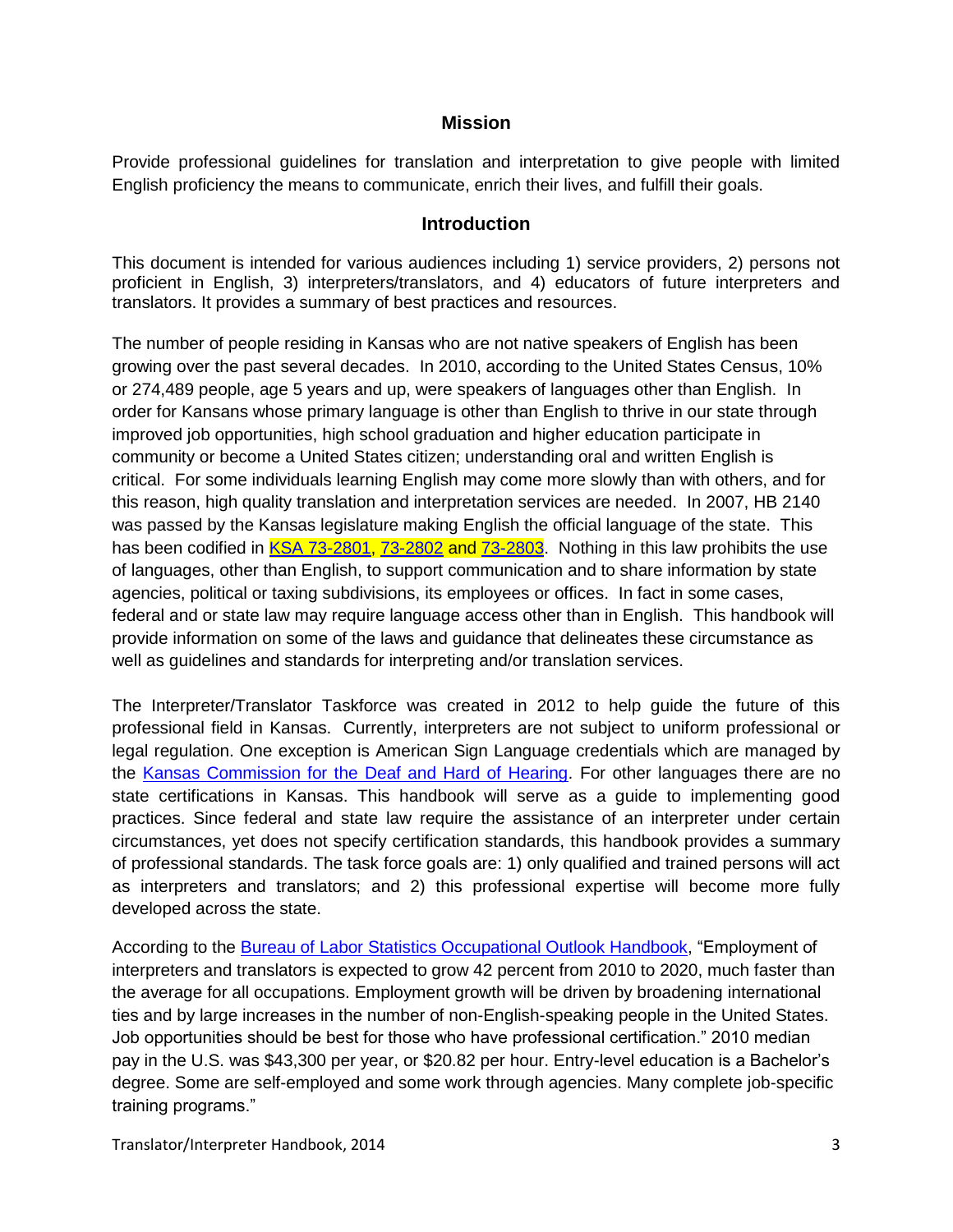# **Translators and Interpreters**

Sometimes the terms "translator" and "interpreter" are used interchangeably, but they represent two different skill sets. A translator is a person who translates a written document from one language into another. An interpreter is a person who translates and transmits speech. Interpreters may work face-to-face or via telephone or computer.

Four of the major fields in which translators and interpreters specialize are: 1.Medical, 2. Legal, 3.Business, 4. Educational settings. These will be discussed in more detail beginning on page 10.

# **Code of Ethics**

There are numerous codes of ethics for interpreting and translation. Below is a code of ethics that could serve as a guideline for translators and interpreters. Each company, organization or governmental entity may develop their own code of ethics to serve as a professional guide to translators/interpreters must include the following:

- **Confidentiality:** Treat all information as confidential.
- **Accuracy:** Convey the content and spirit of what is said.
- **Completeness:** Convey everything that is said or written.
- **Non-judgmental attitude:** Show no bias about the content to be interpreted/translated.
- **Attitude toward clients:** Strive to develop a relationship of trust and respect at all times with the client.
- **Acceptance of Assignments:** Decline or withdraw from the assignment if the level of competency or personal sentiments makes it difficult to abide by any of the above conditions.
- **Professionalism:** Interpreters need to be punctual, prepared and dressed in an appropriate manner. Translators need to comply with deadlines, return materials in the same format they were sent by the client, and strive to be professional at all times.

#### **How to Select a Language Specialist**

It is the responsibility of the agency to provide an interpreter. Clients should be made aware that an interpreter will be provided at no cost to them. Choose a language specialist with the necessary specific skills, qualifications, and adherence to a code of ethics.

- Select an interpreter and/or translator who has specialized training. Remember that not every bilingual person has been trained.
- Services can be provided by staff, contractors, telephone or video teleconferencing or trained community providers.
- Use of family members of friends as interpreters should only be utilized at the request of the client and an agency must inform the client that an interpreter will be provided at no cost and may not require an Limited English Proficiency (LEP) person to provide his/her own interpreter. Furthermore, there are clearly situations when a family member may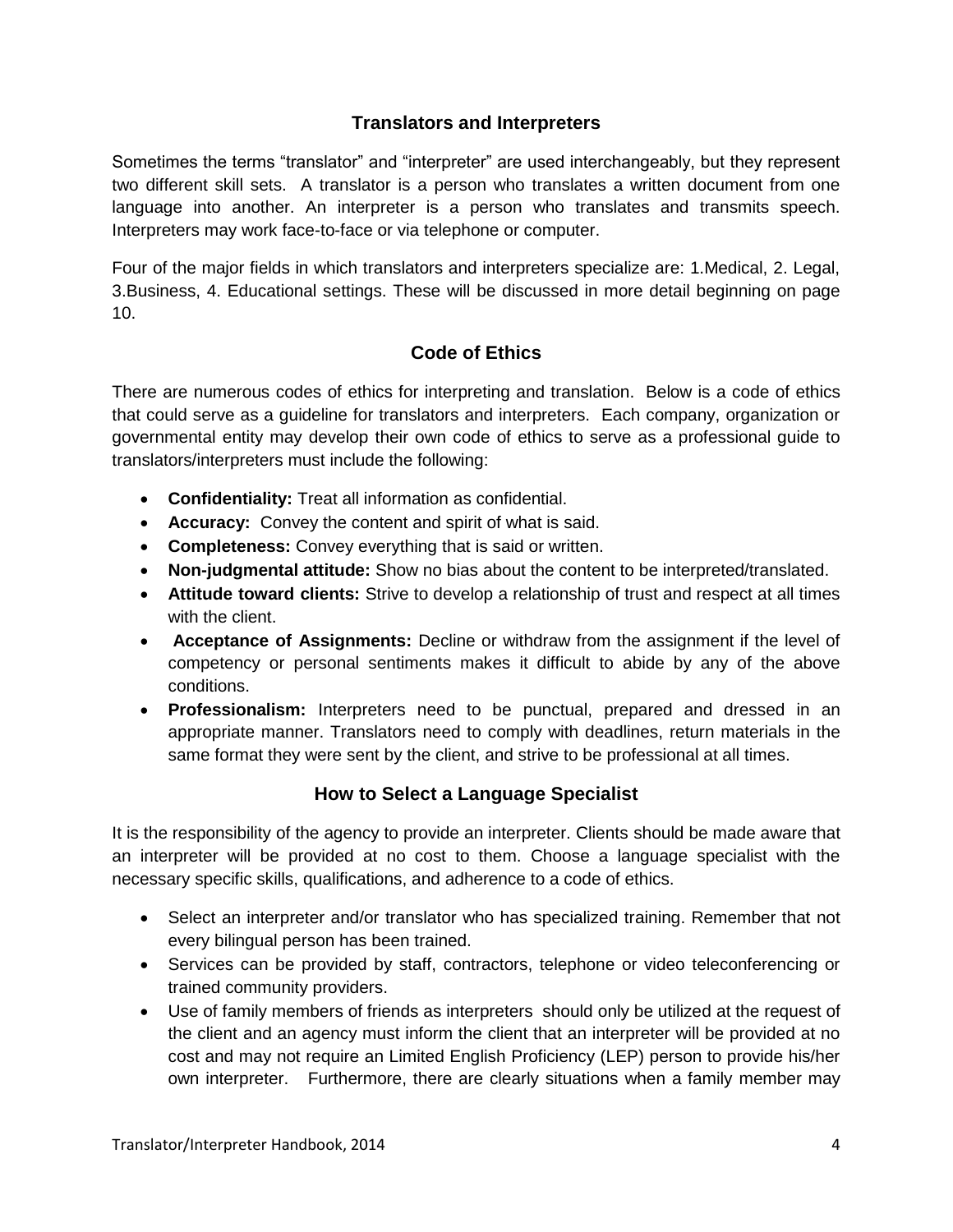not be appropriate, such as in the case of domestic violence or utilizing a child for interpreting.

- Translation software and/or applications are not reliable. Do not utilize them.
- When possible, choose an interpreter whose age, sex, and cultural background make it easier to work with the client.
- Evaluate the interpreter's style and approach toward clients. For special situations and problem cases, try to match the interpreter to the task.
- The agency should take reasonable steps to assure the competency of an interpreter and/or translator. (Excessive hesitation, pausing and repeated clarifications may indicate lack of fluency or proficiency). It is appropriate to ask for credentials that demonstrate:
	- Proficiency in both English and the other language
	- Knowledge of specialized terms or concepts
	- Understanding of the need for confidentiality and impartiality
	- Understanding of the role of the interpreter and/or translator

# **Protocols for Speaking Through an Interpreter**

The use of an interpreter is most effective if these protocols are followed:

- Share the Interpreter Code of Ethics (especially as it relates to confidentiality) with all interpreters and ask them to sign, if it is your policy.
- Make sure to document in the client record or file the interpreter's name and contact information.
- Brief the interpreter before the interview; give her/him relevant information about the session.
- Do not assume that an interpreter will be able to translate (provide explanations of written material or provide a written message, e.g., release of information, permission to treat, birth certificate, transcripts, etc.).
- Allow extra time for the session, as interpreting may require two to three times the amount of time a non-interpreted session requires.
- Make sure the interpreter has some understanding of the importance of the session.
- Ask the interpreter to share cultural beliefs and practices that may be relevant to the interpreted situation.
- Address the client directly; avoid directing one's comments to the interpreter.
- Don't talk too long without letting the interpreter speak. Be aware that some interpreters may use pen and paper to take notes in order to better interpret. Ask for the notes at the end of the session to be destroyed.
- Avoid using idioms, jargon, or technical language that may be difficult to interpret or understand.
- Let the interpreter know he/she can request clarification from either party when needed.
- It is a provider's responsibility (not the responsibility of the interpreter) to restate or clarify information if the client doesn't understand.
- Be patient. Careful interpretation often requires the interpreter to use long phrases.
- Remember that non-verbal language varies from culture to culture and do not make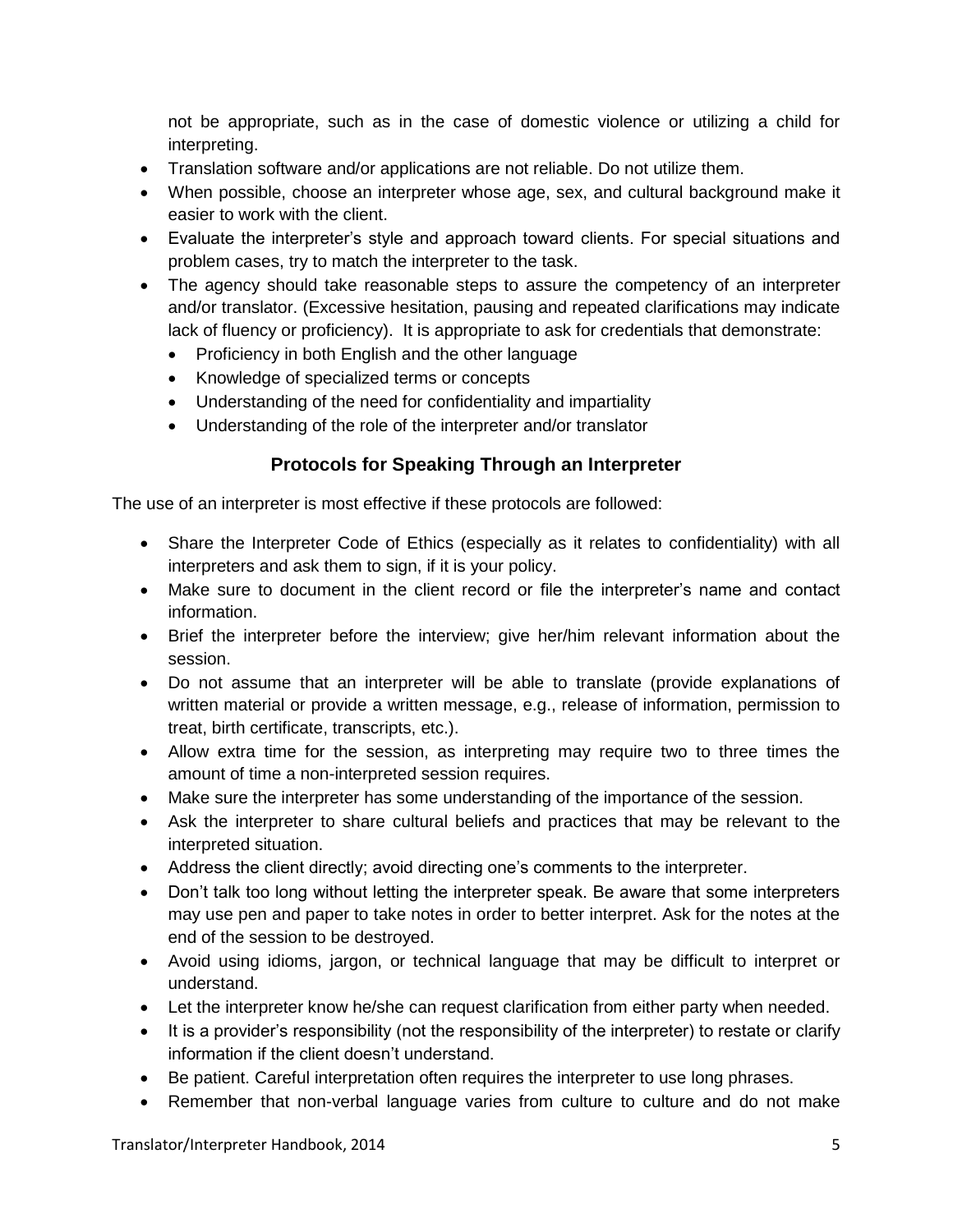assumptions based on one's own cultural norms (e.g., eye contact, handshakes).

- If it's culturally appropriate, the client may speak to the interpreter directly. Keep in mind that the provider is directing the conversation and communication should be focused between the provider and client.
- Pursue seemingly unconnected issues that the client raises. These issues may lead to crucial information or uncovered difficulties with the interpretation.
- Come back to an issue if one suspects a problem; be certain the interpreter knows what the client wants, use related questions, change the wording, and come at it indirectly.

# **Interpreter Best Practices**

A person who renders a message spoken or signed in one language into a second language, without personally engaging in the conversation, plays a unique role. Certain behaviors facilitate this role.

- Arrive on time and have a professional demeanor. Dress conservatively (a suit is a must for legal proceedings, be it a court appearance or a deposition).
- Pre-session, present yourself as an interpreter and state to both parties your code of ethics of confidentiality, impartiality and transparency. ("Hello, my name is …., I will be your Interpreter today everything that is said will be kept confidential and will also be repeated as such.")
- Completely and accurately render the spoken words (interpreters) or submitted documents (translators) into the target language. This means that one must not alter, omit, add any words of one's own or try to explain what is being said.
- If asked to present your qualifications, do so in an accurate manner, including your experience and any training you have.
- Speak loudly and clearly, using simple and concise terms.
- Display confidence. There may be times when someone also speaks the foreign language and may disagree with the interpretation. However, you are the expert as the interpreter. If you realize an error has occurred, notify both parties immediately.
- Speak in the "first person." If the non-English speaker says "I ran away", then say "I ran away," and not ''He said he ran away." When a client answers a question in English, simply repeat the answer in English. Describe this procedure to both parties in case they are not familiar with the use of an interpreter.
- Be impartial and unbiased at all times. If there is a circumstance that presents a conflict of interest, such as personally knowing a party in any capacity, you must disclose this to the client.
- Refrain from conversing with the parties outside of your role as an interpreter.
- Protect the confidentiality of all privileged information. Refrain from publicly discussing any information or offering an opinion concerning a matter for which one has been engaged.
- If at any moment you have reservations about the ability to complete an assignment competently, inform the client. If a word is used that you have never heard and whose meaning is unknown, make this fact known to the client and stop to clarify the word's meaning.
- Refuse gifts or consideration in excess of authorized compensation.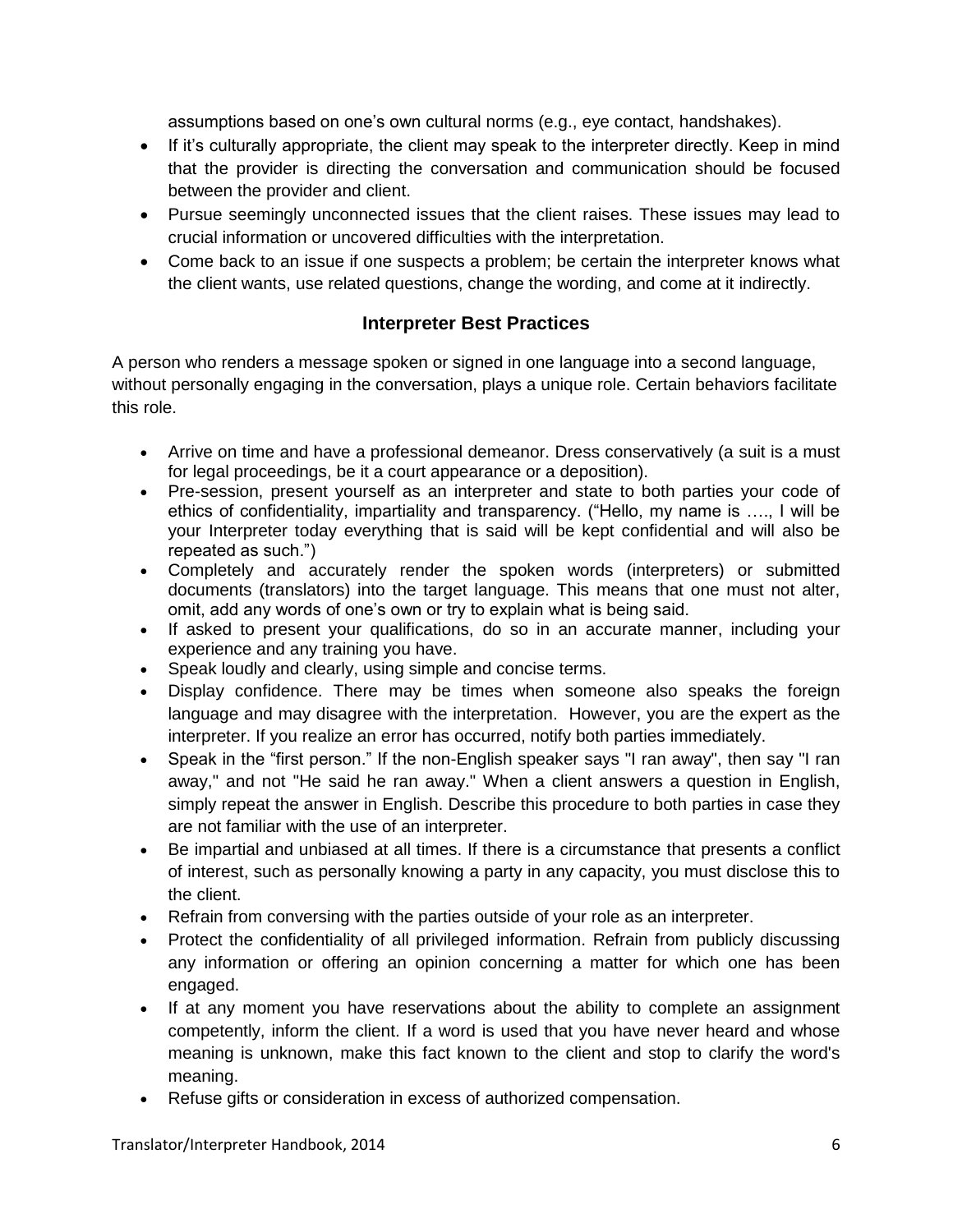- Advise the parties of any errors of interpretation.
- Support other interpreters by sharing knowledge.
- Remain as unobtrusive as possible and remain calm at all times.
- If simultaneous and consecutive interpretation lasts longer than two hours, two or more interpreters are recommended.

The length of time an interpreter is able to maintain accuracy varies to some degree on the gravity, complexity, and intensity of contents being interpreted. If the client decides to proceed without a second interpreter, an interpreter working alone will need frequent ten-minute breaks. Studies show that accurate interpreting decreases dramatically after approximately 30 minutes of continuous interpreting. The best practice is for team interpreters to trade off every 20-30 minutes.

#### **Qualifications**

In order to fulfill one's duties, these basic skills are needed.

 **Language Command:** The first requirement of a good interpreter/translator is an excellent command of the interpreted language and English. The interpreter must give a smooth and absolutely accurate interpretation of the questions and answers given. And render the correct translation of any written documents. Bilingualism alone is not sufficient and does not qualify an individual to interpret/translate in any field unless the interpreter/translator has been tested by a qualified purveyor to demonstrate that he/she is able to perform in that capacity.

Speed and accuracy are probably the most important priority in interpreting. The interpretation process requires formal training in the skill of interpretation, e.g. a degree, certification, professional experience in order for an interpreter to be efficient and aware of his/her role and ethics when interpreting.

- **Practice:** Both interpreting and translating take practice. For interpreters, using taped recordings of courtroom or hospital settings is a good practice tool. However, one can practice on almost anything, such as church sermons, television commercials, or news reports. The key is to interpret the words rapidly, and not ponder the content of the speech. For translators, one can practice translating magazines, books, etc.
- **Attention Skills:** Listening at a high level of concentration allows the interpreter to analyze the meaning of the message completely and accurately. Translators need to pay close attention to details, double checking numbers, dates, names, etc.
- **Analytical Skills:** The interpreter/translator will need to construe the meaning of the message completely and accurately under severe time constraints.
- **Memory Skills:** The interpreter needs to retain the message long enough to render it completely and accurately in the target language while under stress.
- **Language Transfer Skills:** The interpreter/translator needs to find the congruent expression in the target language rapidly and efficiently.
- **Note-taking Skills:** The interpreter should have a note-taking system in place that is specific to the task (simultaneous or consecutive) of interpretation. Translators create glossaries to keep the translation consistent.
- **Cultural Awareness:** The interpreter/translator should understand and render the message accurately and completely, including its cultural references and concepts.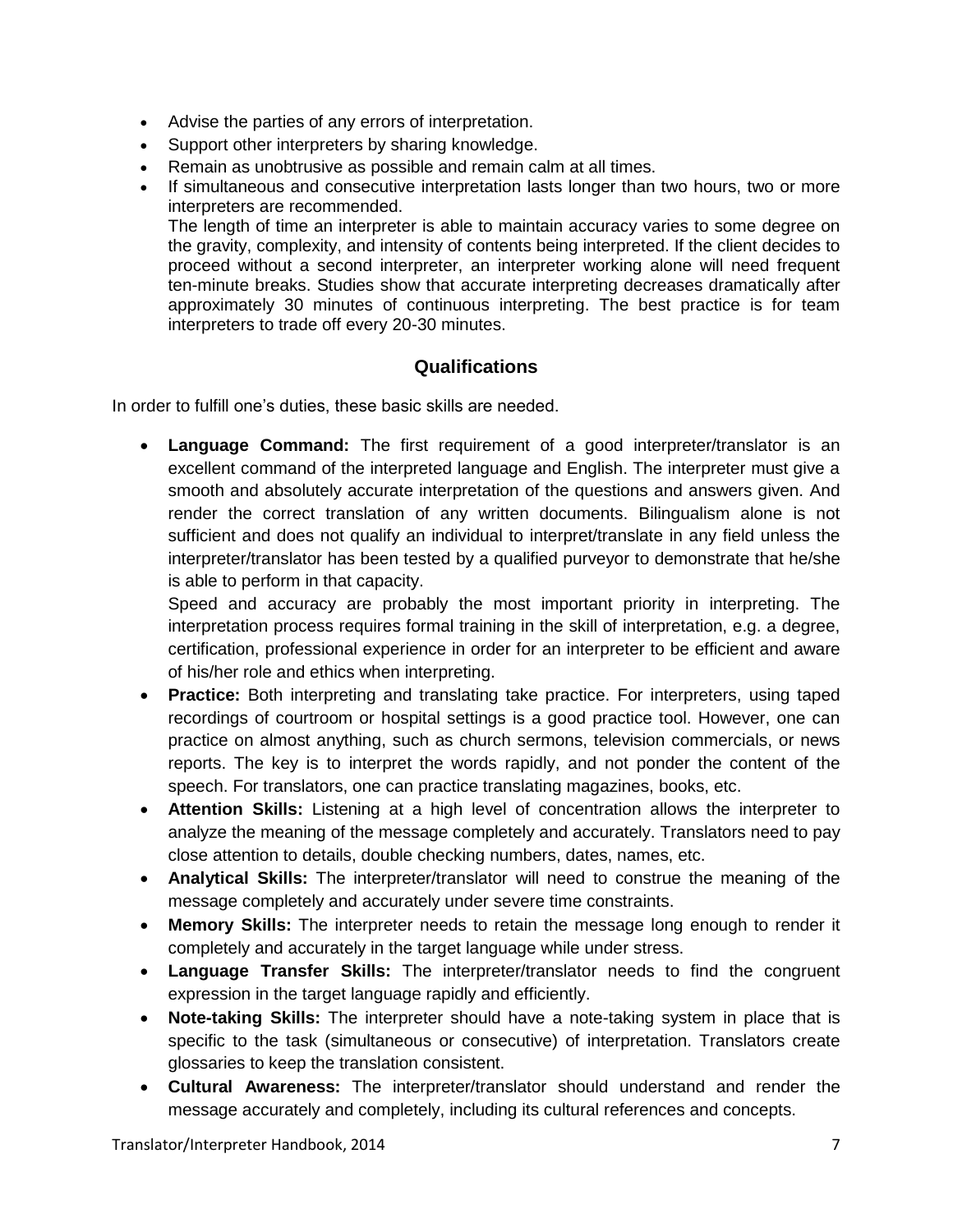- **Clear and Audible Speech/Visible Signing:** The interpreter needs to be heard and understood by the audience with little effort at all times.
- **Demeanor Appropriate to Setting:** Appropriate demeanor reflects the interpreter's professionalism and includes the ability to convey emotional content without mimicking the speaker. Translators need to be able to keep the tone of the document and render it correctly in the other language.
- **Adaptability:** Stamina and ability to cope with stress are both important in order to interpret/translate in a wide variety of settings.
- **Knowledge of Subject Matter:** The interpretation/translation process requires knowledge of the subject matter and its terminology.

# **Remote Interpreting Technology**

Remote interpreting should involve the use of proper equipment with appropriate technical and video capabilities for both spoken language and sign language interpreters. Interpreters who are providing remote interpreting should be given proper advance notice of the need for interpreter services and an enclosed, quiet environment or noise controlled room in order to listen and view clearly and interpret adequately. All participants should receive adequate training regarding the use of remote interpreting prior to using a remote system. Institutions should develop and document procedures for the appropriate use of remote interpreting.

Deaf and hard of hearing clients have used teletypewriter (TTY) relay now known as Telecommunication Relay Services (TRS). This includes several different options: IP or textbased relay; CapTel and CaptionCall (voice-carryover (VCO), and hearing-carryover (HCO)). Another relay service is known as Video Relay Services (VRS) which uses ASL Interpreters on video, but can only be used as equivalent to phone communication. One cannot use VRS as an alternative to Video Remote Interpreting (VRI). For more information about regulations concerning TRS, VRS and VRI visit the Federal Communications Commission (FCC) website at www.fcc.gov.

#### **Malpractice**

Malpractice is an important issue to the interpreting profession. Fortunately, there is no record to date of any interpreter having been sued for negligence or an erroneous interpretation. However, as video and recording equipment enters the interpretation field, it is possible a case could arise.

Ideally, to protect themselves against liability for erroneous interpretations and translations, interpreters/translators should acquire a liability insurance policy. Unfortunately, insurance companies have been unwilling to insure interpreters. American Translators Association (ATA) offers an errors and omissions policy to their members. For more information, visit [www.atanet.org.](http://www.atanet.org/)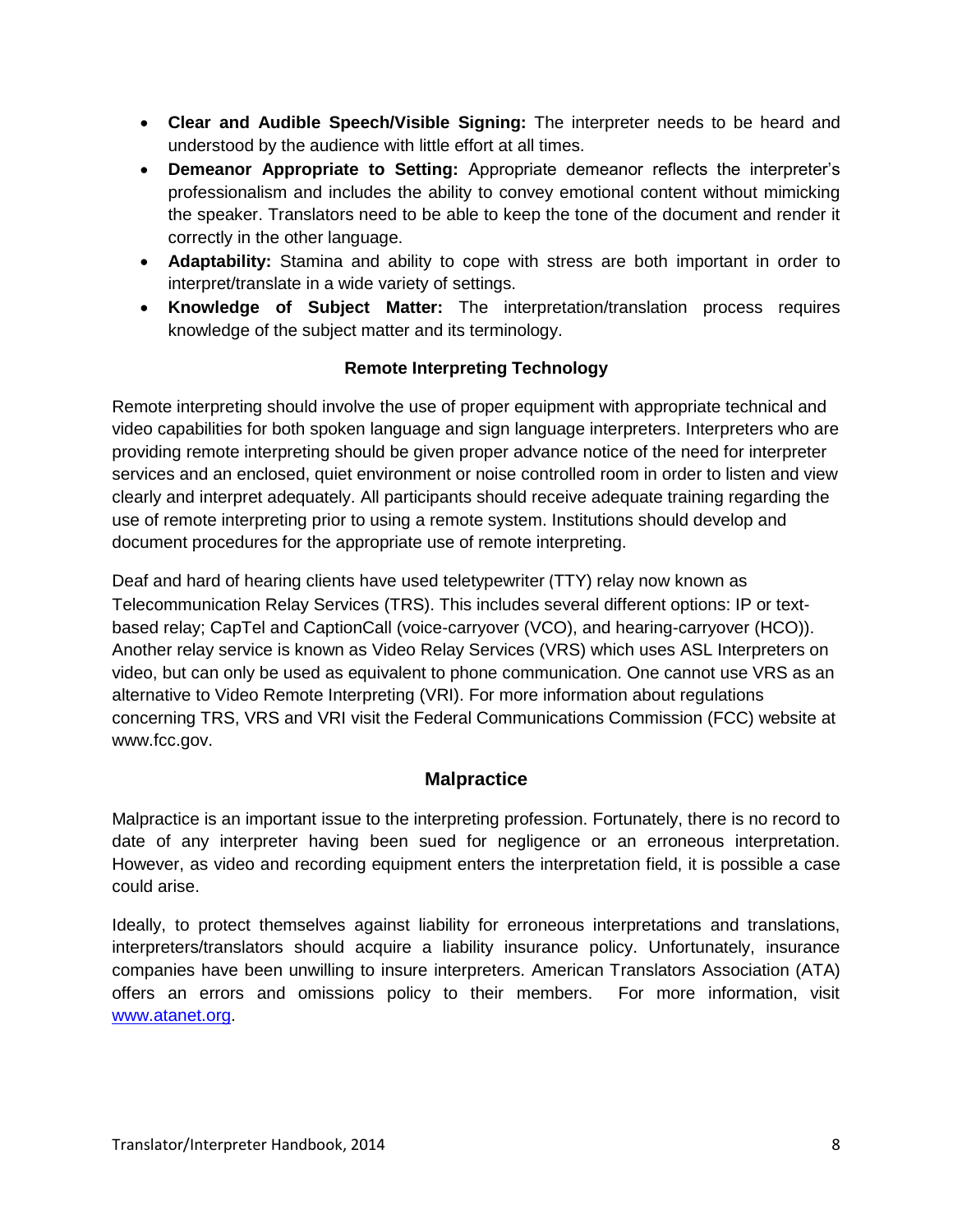# **Fields of Expertise**

Best practices include matching the interpreter or translator to their areas of expertise. There are identifiable needs in the following four fields of interpretation:

- 1. Medical
- 2. Legal
- 3. Business
- 4. Educational settings

#### **1. Medical**

Title VI of the Civil Rights Act of 1964 prohibits discrimination on the basis of race, color, or nation origin in programs receiving federal financial assistance and protects persons of every race, color or nation origin. Types of discrimination include disparate treatment, impact or retaliation. Title VI of the Civil Rights Act applies to all recipients of Health and Human Services Federal financial assistance, either directly or indirectly, through a grant, contract or subcontract. This includes all entities that receive payments for Medicaid and/or Medicare services. Recipients of federal financial assistance shall not deny an individual a service, or provide a benefit which is different or provided in a different manner, or subject an individual to segregation or separate treatment. To inform clients of their right and recipient agencies of federal funding of their responsibilities, the Civil Rights Division of the Department of Justice issued a brochure which is available at: [http://www.lep.gov/LEP\\_beneficiary\\_brochure.pdf.](http://www.lep.gov/LEP_beneficiary_brochure.pdf) For more information, contact the [Office for Civil Rights Policy](http://www.gpo.gov/fdsys/granule/FR-2002-02-01/02-2467/content-detail.html) Guidance Office.

How do the provisions of Title VI apply to a person who is LEP? A Supreme Court Decision Lau vs. Nichols found that Title VI prohibits conduct that has a disproportionate effect on LEP persons because such conduct constitutes national-origin discrimination. Furthermore, Executive Order 13166, first promulgated by the Clinton Administration in August 2000 and reaffirmed by Bush Administration in August 2003, states that federal agencies must provide meaningful access to LEP populations. Under Title VI and its implementing regulations, recipients of federal funds must take reasonable steps to ensure meaningful access to their programs, activities and services for LEP persons.

Medical interpretation/translation consists of assisting doctors and healthcare professionals to communicate efficiently with their patients. Interpreters/translators can reduce liability, ensure proper communication and increase customer satisfaction with their services.

#### **Credentials**

The most commonly seen credentials for interpreters/translators are:

- Certified interpreters/translators from ATA or other accredited organizations.
- For American Sign Language, Kansas recommends KQAS 4-Advanced for most situations.
- Certified Health Care Interpreters (CHI) recommended for Spanish; Associate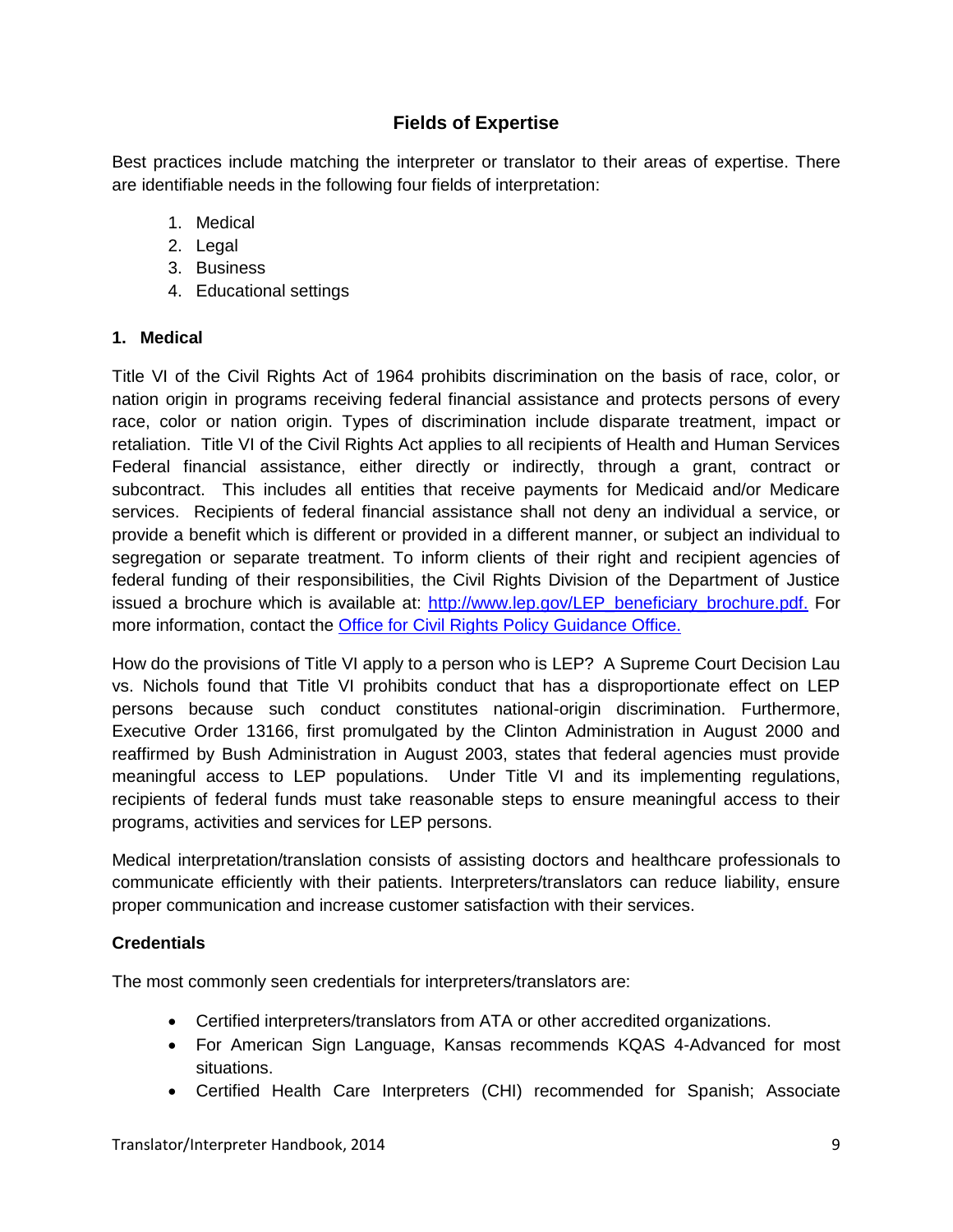recommended for Arabic or Mandarin.

- Native speakers of the target language with a college degree.
- Experience and education in the healthcare field.

Only two organizations in the United States provide national certification for healthcare interpreters. They are the Certification Commission for Healthcare Interpreters at [www.healthcareinterpretercertification.org](http://www.healthcareinterpretercertification.org/) and the National Board of Certification for Medical Interpreters at [www.certifiedmedicalinterpreters.org](http://www.certifiedmedicalinterpreters.org/) 

Both health care interpreter certification programs have accessible registries of certified interpreters. Additionally, government agencies, educational institutions, professional organizations and private companies offer various programs to qualify healthcare interpreters. Certain other states, such as California and Oregon, have a state licensing program, but many states do not. Interpreter training programs at a company, hospital, community college or other academic institution offer interpreter courses that provide a certificate of completion based on mastering course content. For further information on the difference between certification and a certificate, please check out this link: [http://www.healthcareinterpretercertification.org](http://www.healthcareinterpretercertification.org/)

One training resource has been developed through a partnership between Kansas Department of Health and Environment and the Jewish Vocational Service (JVS). This course is intended to introduce potential community interpreters to basic interpreting concepts and the Interpreters' Code of Ethics.

- Bridging the Gap, interpreter basics, 40 hours of training to establish protocols, ethics; language proficiency established separately. Training offered through JVS, visit [www.jvskc.org](http://www.jvskc.org/) for more information.
- Interpreting Basics 2012: An Introduction to Healthcare and Social Services Interpreting (1037207) offered by KS Train as a joint project between JVS and KDHE.

These courses specifically discuss confidentiality as the most important rule of medical interpreting. Individuals who successfully complete this training and the post-test will receive a certificate of completion. For more information visit http://ks.train.org

#### **2. Legal**

#### **Interpretation in Kansas State Courts**

Kansas courts have provided interpreters free of charge in both criminal and civil settings for many years. Interpretation services in Kansas courts are provided locally. Kansas law requires provision of a qualified interpreter under the following circumstances:

K.S.A. 75-4351. Interpreters appointed for deaf, hard of hearing, speech impaired and persons whose primary language is other than English; proceeding in which appointment authorized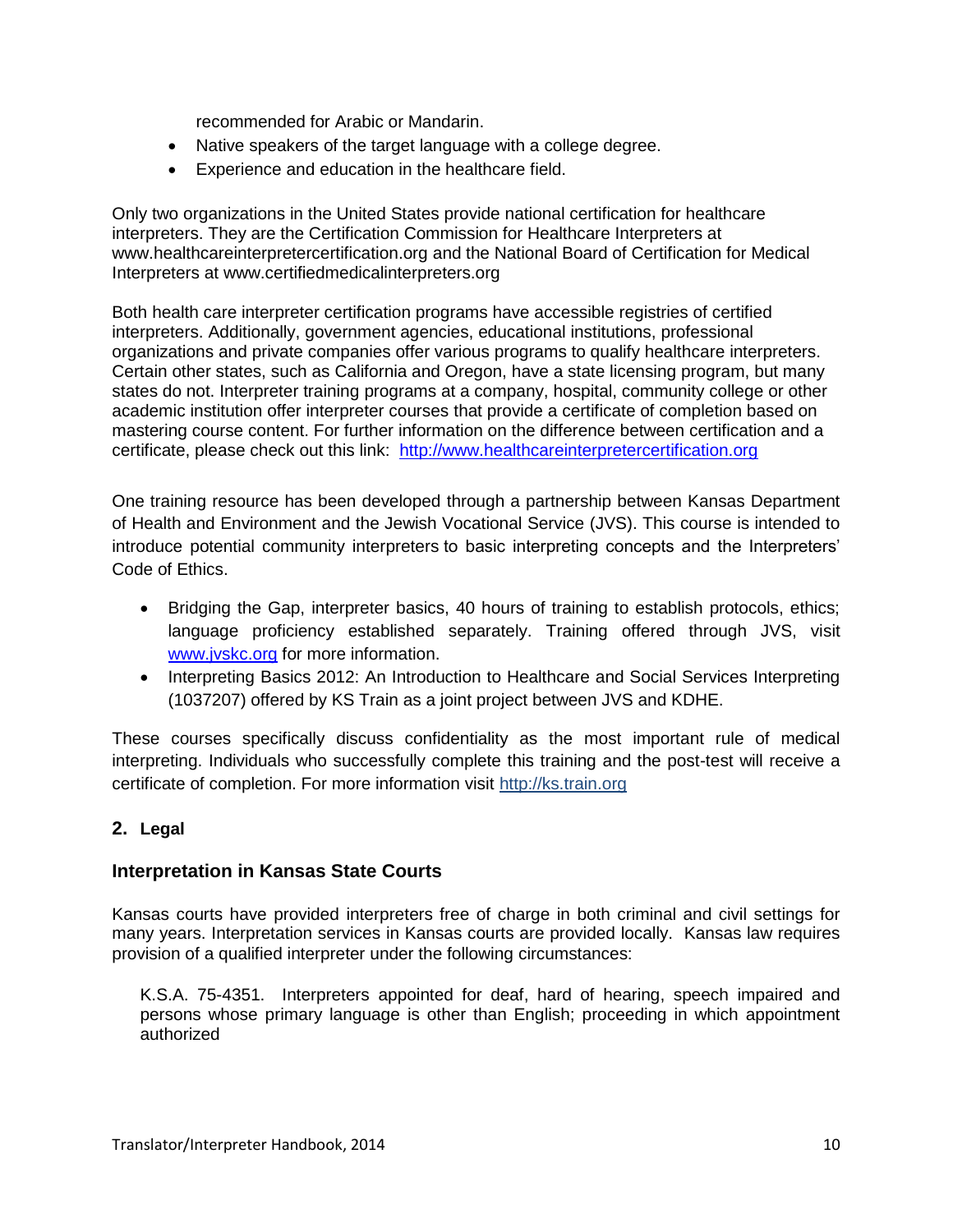A qualified interpreter shall be appointed in the following cases for persons whose primary language is one other than English, or who is a deaf, hard of hearing or speech impaired person:

(a) In any grand jury proceeding, when such person is called as a witness;

(b) in any court proceeding involving such person and such proceeding may result in the confinement of such person or the imposition of a penal sanction against such person;

(c) in any civil proceeding, whether such person is the plaintiff, defendant or witness in such action;

(d) in any proceeding before a board, commission, agency, or licensing authority of the state or any of its political subdivisions, when such person is the principal party in interest;

(e) prior to any attempt to interrogate or take a statement from a person who is arrested for an alleged violation of a criminal law of the state or any city ordinance.

Another Kansas statute mandates that when an interpreter is statutorily required, the trial court judge has the responsibility for determining that an interpreter is qualified, using the criteria below:

K.S.A. § 75-4353. Same; qualifications of interpreter; determination; persons disqualified

(a) No one shall be appointed to serve as an interpreter for a person pursuant to the provisions of K.S.A. 75-4351, and amendments thereto, if such interpreter is married to that person, related to that person within the first or second degrees of consanguinity, living with that person or is otherwise interested in the outcome of the proceeding, unless the appointing authority determines that no other qualified interpreter is available to serve.

(b) No person shall be appointed as an interpreter pursuant to the provisions of K.S.A. 75- 4351, and amendments thereto, unless the appointing authority makes a preliminary determination that the interpreter is able to readily communicate with the person whose primary language is one other than English and is able to accurately repeat and translate the statement of such person.

(c) In appointing a qualified interpreter for a person whose primary language is other than English pursuant to the provisions of K.S.A. 75-4351 et seq., and amendments thereto, the appointing authority shall appoint: (A) A qualified interpreter who meets the following criteria; or (B) a qualified interpreter who is employed by a technology-based, telecommunications interpretation service available on a twenty-four hour basis who meets the following criteria:

(1) A general understanding of cultural concepts, usage and expressions of the foreign language being interpreted, including the foreign language's varieties, dialects and accents;

(2) The ability to interpret and translate in a manner which reflects the educational level and understanding of the person whose primary language is other than English;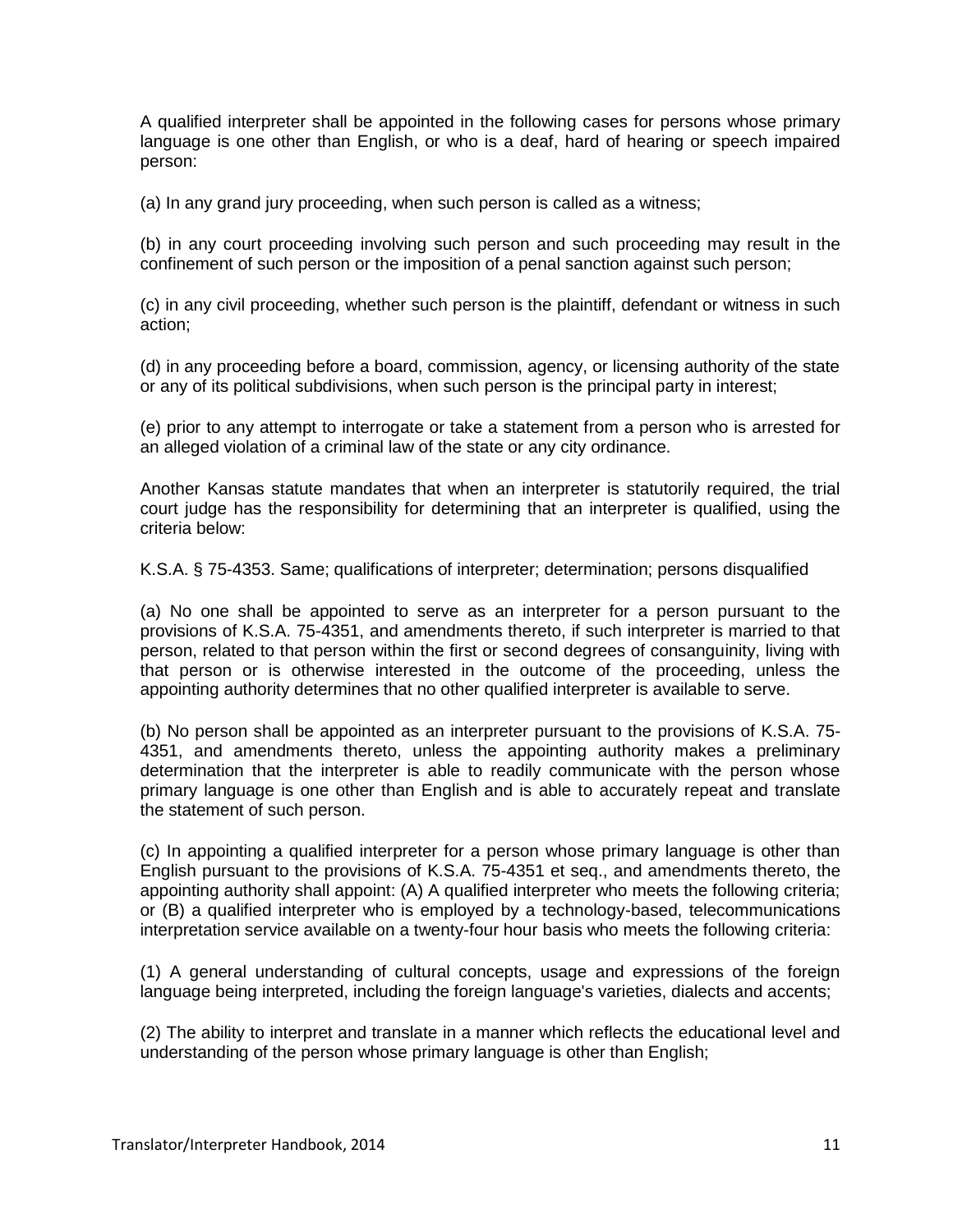(3) Basic knowledge of legal rights of persons involved in law enforcement investigations, administrative matters and court proceedings and procedures, as the case may be; and

(4) Sound skills in written and oral communication between English and the foreign language being translated, including the qualified interpreter's ability to translate complex questions, answers and concepts in a timely, coherent and accurate manner.

#### **3. Business**

In light of growing globalization, businesses that are interested in expanding their markets need to translate and localize their messages to communicate with potential clients. Business interpretation/translation is also the interpretation/translation of conferences and business meetings. Interpretation can be done face-to-face, over the phone, or virtually.

#### **Credentials**

An interpreter/translator should provide all his/her credentials, including a resume. The most commonly seen credentials for business interpreters/translators are:

- Certified Interpreters/translators from ATA or other accredited organizations.
- For American Sign Language, Kansas recommends KQAS 4 Advanced-Certified.
- Members of internationally recognized associations such as ATA.
- Native speakers of the target language with a college degree in the area of business.
- Knowledge and experience in the business field.

For more information about Kansas certification and training, see Appendix A.

Visit<http://aiic.net/about/lang/1> for the Conference Interpreters Association.

#### **4. Educational Settings**

English Language Learners (ELLs) now make up more than 10% of Kansas public school students from Kindergarten to 12th grade. In some districts it is twice that, and in Liberal, the ELL population is reaching 60% of the K-12 population. Of the 287 public school districts in the state, 184 have reported that English Language Learners are enrolled. Languages are (in order of frequency) Spanish, Vietnamese, Chinese (Mandarin, Cantonese, Taiwanese), Arabic, Lao, German, Hmong, Korean, Filipino (Tagalog), Burmese, Nepali, Karen (Burmese), Swahili (Kishwahili), Khmer, Somali, Urdu, Russian, Hindi, and more than 20 others. All school districts are required to ensure access to a good education in accordance with Title VI of the Civil Rights Act of 1964 and the provisions of Supreme Court Decision Lau vs. Nichols, as explained on page 9.

The U.S. Department of Education has stated that "school districts have the responsibility to adequately notify national origin-minority group parents of school activities which are called to the attention of other parents. Such notice in order to be adequate may have to be provided in a language other than English" (1970 Memorandum). For districts receiving Title III funding, specific parental notification requirements must be met. Required notification must be provided by the local district "in an understandable and uniform format and, to the extent practicable, in a language that the parent can understand" to parents of all children identified for participation in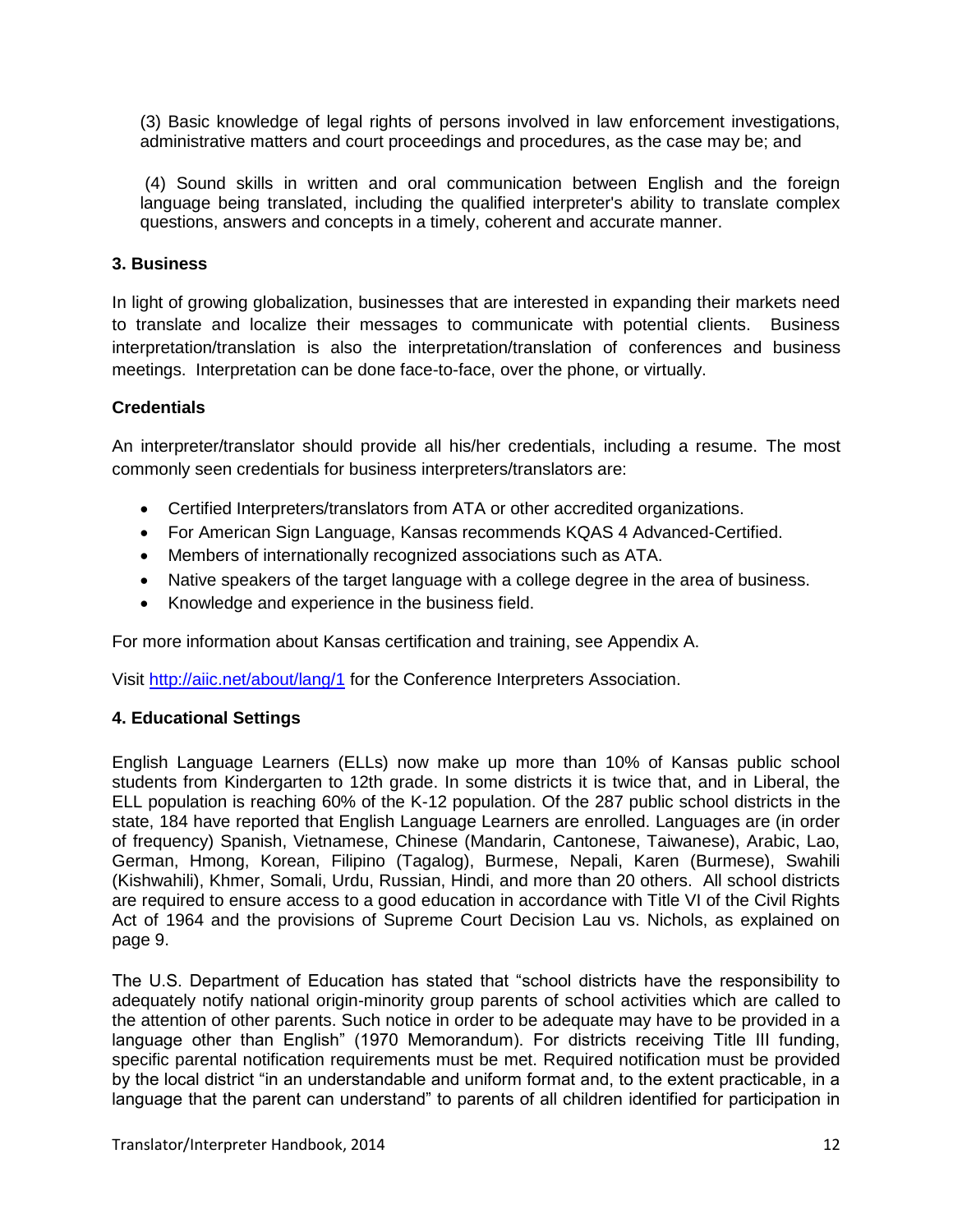Title III. Title III funding can be used for the purpose of providing the necessary translation/interpretation of required notification. (Typically, a letter might be printed in English on one side of a sheet of paper and in the translated form on the other.) Schools may not charge parents for translation and interpreter services. Translations of documents explaining school goals, policies, and procedures should be available for distribution.

School districts should be aware of parents' language needs. Parents not proficient in English have the right to meaningful access to the same information other parents receive about school matters in an accurate and timely manner. A parent's English proficiency is *independent* of his/her child's English proficiency level. A mix of written translations and oral interpretations may be appropriate. Effective, appropriate, and competent interpreters and translators must be used.

When is an interpreter needed? 1) Whenever the client requests one. 2) Whenever language may be a barrier to communication.

Who should interpret? An interpreter should be a willing, trained, and competent adult who is both bilingual and bicultural and, when possible, familiar with the dialect or regional language and culture. Children cannot interpret for their parents. To help ensure accuracy and confidentiality, avoid using family, friends, and especially children, to interpret. Interpreters should be familiar with school culture, terminology, and school requirements.

Contact information (including vendors and prices) for companies under contract to provide interpretation/translation for Kansas State agencies and political subdivisions (i.e. school districts) can be found on the Kansas Department of Administration's website, [http://www.da.ks.gov/purch/adds/12396-Pricing.htm.](http://www.da.ks.gov/purch/adds/12396-Pricing.htm)

#### **Credentials**

The most common credentials for education interpreters/translators are:

- For American Sign Language, Kansas recommends KQAS 4- Advanced Certified.
- Certified Translators/Interpreters from ATA or other accredited organizations.
- Members of internationally recognized associations such as ATA.
- Native speakers of the target language with a college degree in education.
- Knowledge and experience in the field of education.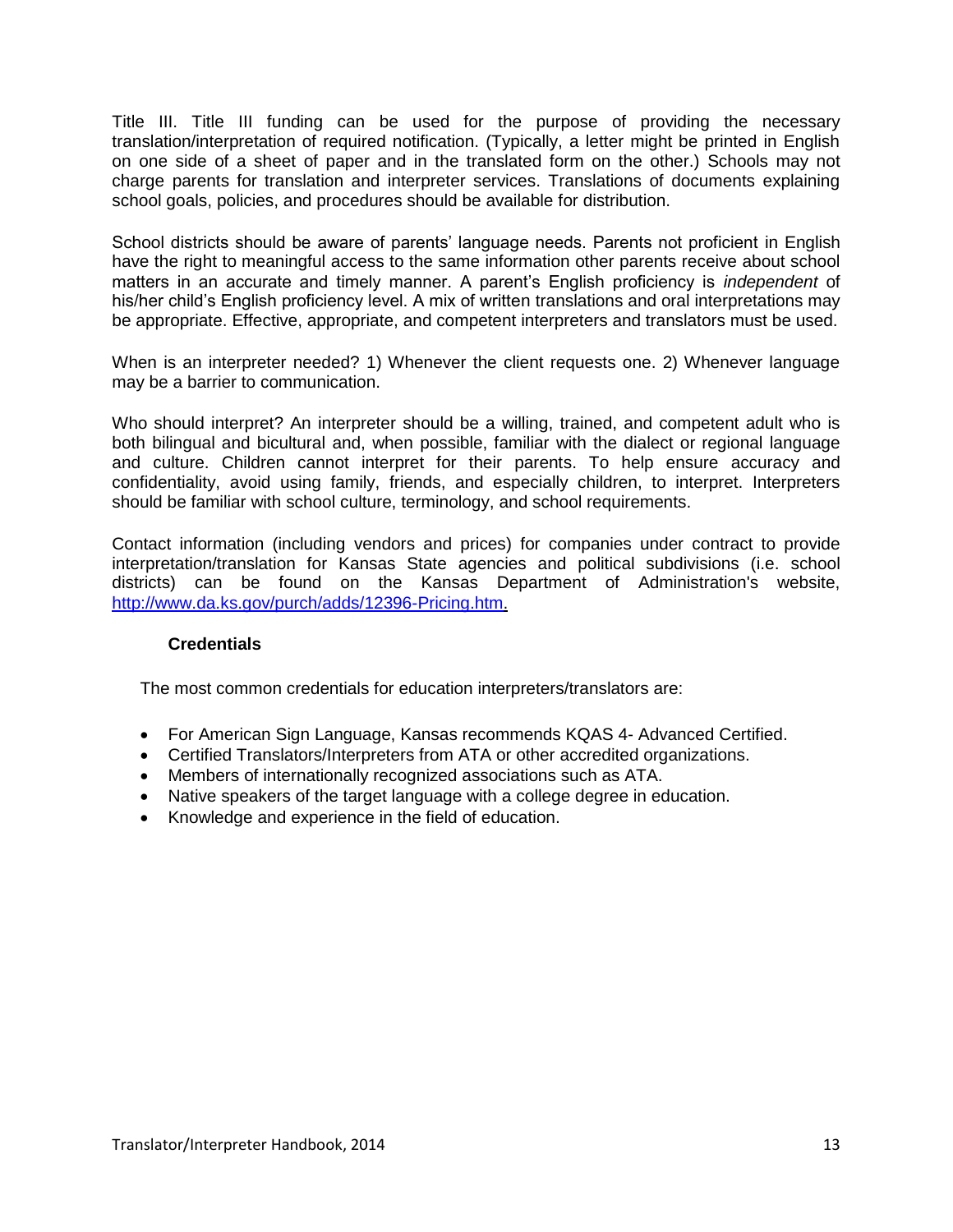#### **Glossary**

Terms used by interpreting and translating professionals and throughout this handbook are defined and explained below.

**"A" language** a language in which the interpreter has native proficiency in speaking and listening [\*]. See "B" language **accreditation** a term usually referring to the recognition of educational institutions or training programs as meeting and maintaining standards that then qualify its graduates for professional practice. See certified interpreter[\*\*\*] **ad hoc interpreter** an untrained person who is called upon to interpret, such as a family member interpreting for his/her parents, a bilingual staff member pulled away from other duties to interpret, or a self-declared bilingual in a hospital waiting-room who volunteers to interpret. Also called a chance interpreter or lay interpreter. See certified interpreter, qualified interpreter [\*\*\*] **advocacy any action taken (by an interpreter) on behalf of an individual that** goes beyond facilitating communication, with the intention of supporting good outcomes. In general, advocacy means that a third party (in this case, the interpreter) speaks for or pleads the cause of another party, thereby departing from an impartial role. See transparency [\*\*\*] **advocate** a person who acts to further the interests of another party. When taking an advocacy role, the interpreter may speak in his/her own voice in order to "plead a cause" or attempt to "right a wrong" **ASL** American Sign Language is the predominant sign language of deaf communities in the U.S. and English speaking communities in Canada. It is not an international language. **"B" language** a language in which the interpreter has fully functional proficiency in speaking and listening [\*]. See "A" language **back translation** translation of translated document back into the original language. Often used to check the accuracy of the original translation, although professional translators do not use this process to check the accuracy of a translation [\*\*\*] **best practice** a technique or methodology that, through application by practitioners and/or research, has proven to lead reliably to a desired result. A commitment to using the best practices in any field is a commitment to using all the knowledge and technology at one's disposal to ensure success

**bi-directional interpreting** between two languages where each functions as both a source and target language [\*\*\*]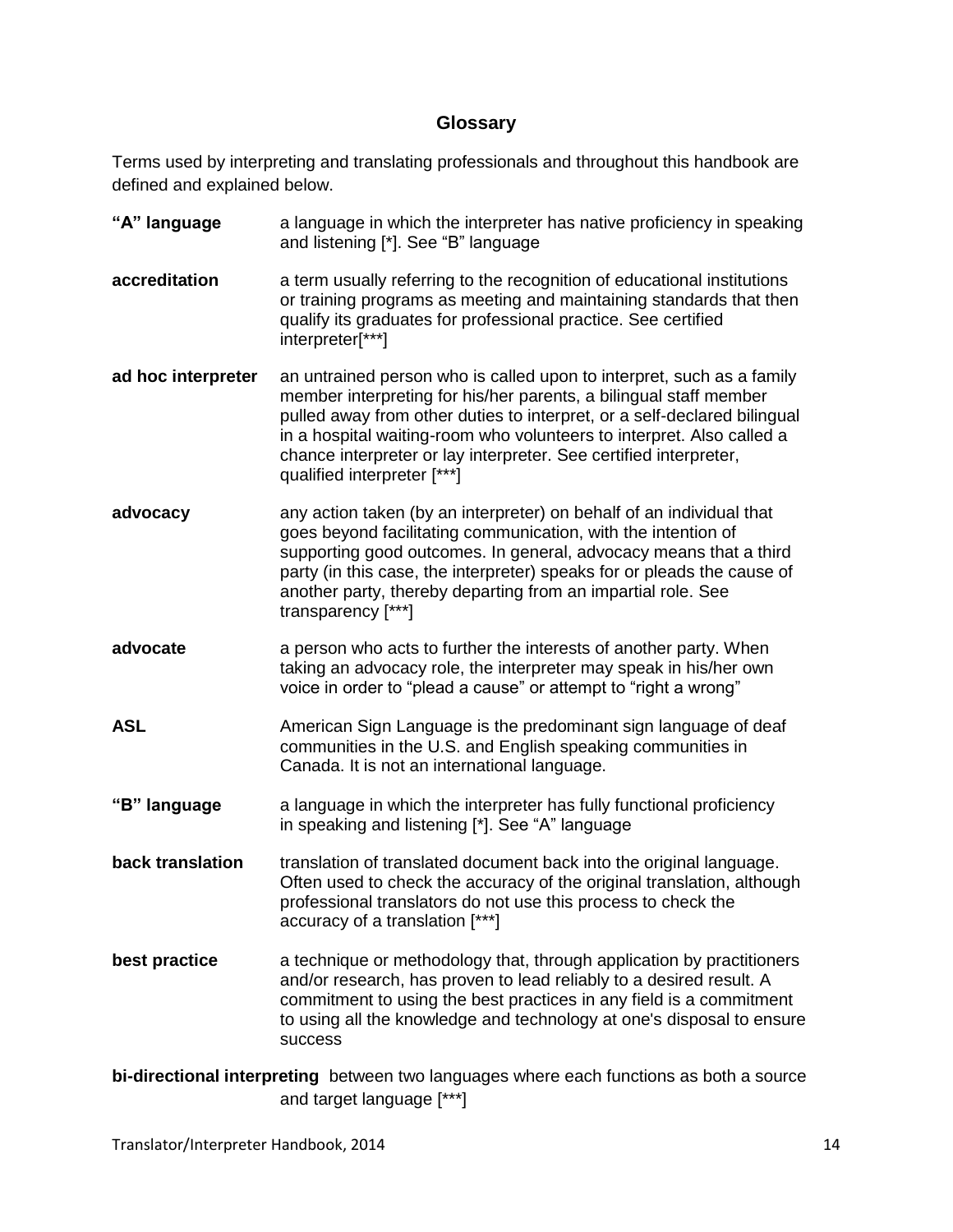- **bilingual** a term describing a person who has some degree of proficiency in two languages. A high level of bilingualism is the most basic of the qualifications of a competent interpreter, but by itself does not ensure the ability to interpret [\*\*\*]
- **bilingual provider** a person with proficiency in more than one language, enabling the person to provide services directly to limited-English-proficient individuals in their non-English language [\*\*\*]
- **bilingual worker / employee** a proficient speaker of two languages who may provide direct services in both languages, but without additional training is not qualified to serve as an interpreter [\*\*\*]
- **certificate** a document, such as a certificate of attendance or completion, that attests to participation in a course of study and attainment of some learning objective. A person who holds a certificate related to interpreter training is not thereby certified. See certification, certified interpreter [\*\*\*]
- **certification** a process by which a certifying body (usually a governmental or professional organization) attests to or certifies that an individual is qualified to provide a particular service. Certification calls for formal assessment, using an instrument that has been tested for validity and reliability, so that the certifying body can be confident that the individuals it certifies have the qualifications needed to do the job. See certified interpreter [\*\*\*]
- **Certified Deaf Interpreters (CDI)** a nationally certified interpreter who is deaf or hard of hearing. In addition to proficient communication skills and general interpreter training, the CDI has specialized training and/or experience in the use of gesture, mime, props, drawings and other tools to enhance communication. The CDI has knowledge and understanding of deafness, the Deaf community, and Deaf culture. The CDI possesses native or near-native fluency in American Sign Language. For more information visit http://www.rid.org/education/testing/index.cfm/AID/89
- **certified interpreter** a person who has met the requirements of a professional organization or government entity through rigorous testing based on appropriate and consistent criteria. Interpreters who have had limited training or have taken a screening test administered by an employing health, interpreter or referral agency are not considered certified. See ad hoc interpreter; also qualified interpreter [\*\*\*]
- **community interpreting** takes place in the course of communication in the local community among speakers of different languages. The community interpreter may or may not be a trained interpreter. Community settings include schools, social service agencies, clinics, legal services, and businesses that serve a diverse clientele. See qualified interpreter [\*\*\*]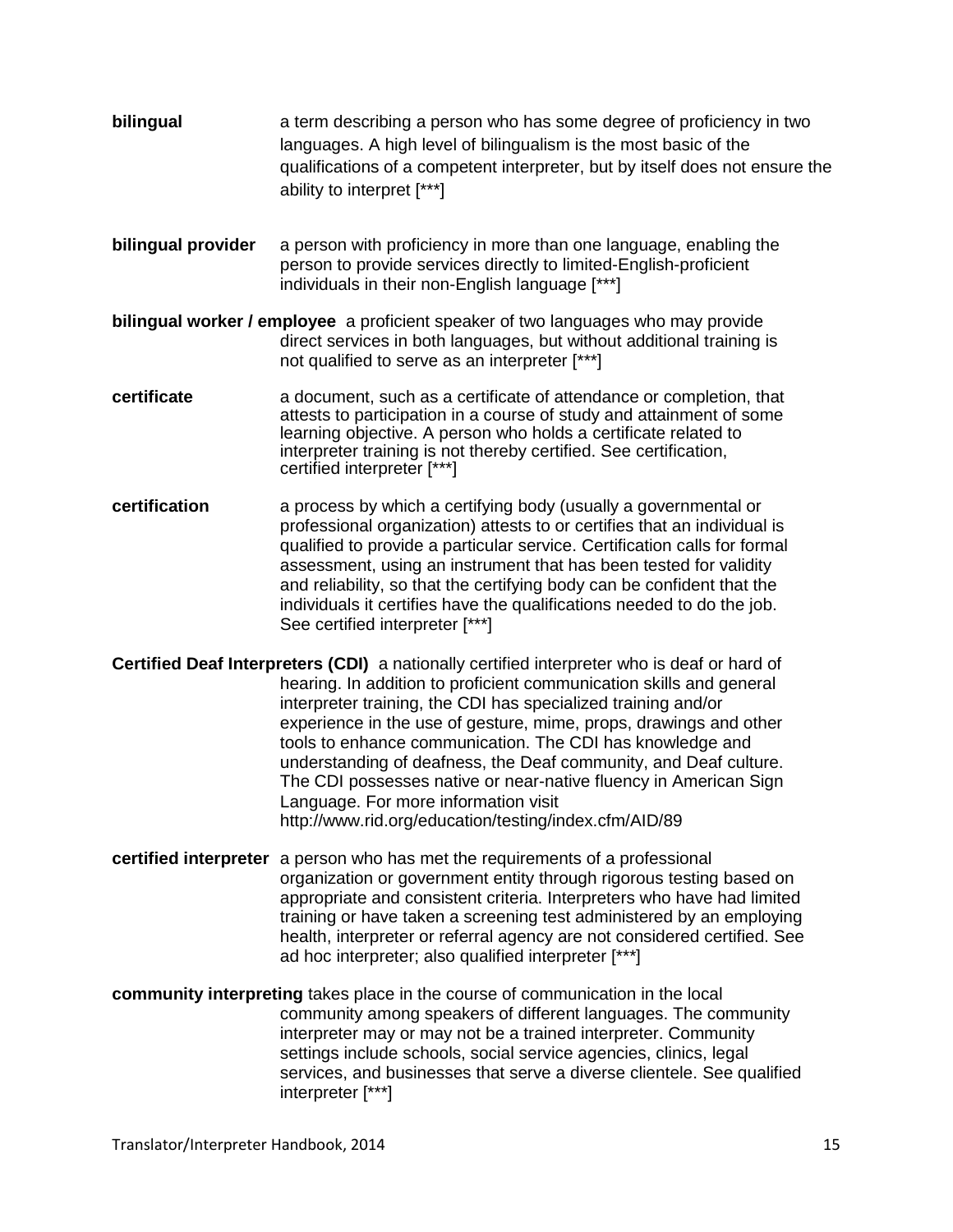- **conflict of interest** any condition that interferes with the objectivity of an interpreter constitutes a conflict of interest. Interpreters shall be impartial and unbiased and shall refrain from conduct that may give the appearance of bias. Interpreters shall disclose any real or perceived conflict of interest.
- **consecutive interpreting** the conversion of a speaker or signer's message into another language after the speaker or signer pauses, in a specific social context [\*]. See simultaneous interpreting
- **court interpreter** the generic term used to refer to the interpreter who performs the proceedings function. The term "court interpreter" is used both by ASL interpreters and in the spoken language interpreting community
- **cultural and linguistic competence** a set of congruent behaviors, attitudes, and policies that come together in a system, agency, or among professionals that enables effective work in cross-cultural situations. 'Culture' refers to integrated patterns of human behavior that include the language, thoughts, communications, actions, customs, beliefs, values, and institutions of racial, ethnic, religious, or social groups. 'Competence' implies having the capacity to function effectively as an individual and an organization within the context of the cultural beliefs, behaviors, and needs presented by consumers and their communities [\*\*\*]
- **cultural broker(ing)** any action taken by the interpreter that provides cultural information in addition to linguistic interpretation of the message given. See transparency
- **cultural consultant** a person with the ability and experience to conduct training for health care providers on how to provide culturally sensitive care to their ethnically diverse patient population
- **dual-role interpreter** a bilingual employee in who has been tested for language skills, trained as a medical interpreter and assumes the task of part-time medical interpreting willingly. See ad hoc interpreter
- **face-to-face interpreting** in which the interpreter is present in person with both, or at least one, of the persons for whom interpreting is provided. See remote interpreting, telephonic interpreting [\*\*\*]
- **first-person interpreting** the promotion by the interpreter of direct communication between the principal parties in the interaction through the use of direct utterances of each of the speakers, as though the interpreter were the voice of the person speaking, albeit in the language of the listener. For example, if the patient says, "My stomach hurts," the interpreter says (in the second language), "My stomach hurts," and not "She says her stomach hurts" [\*\*\*]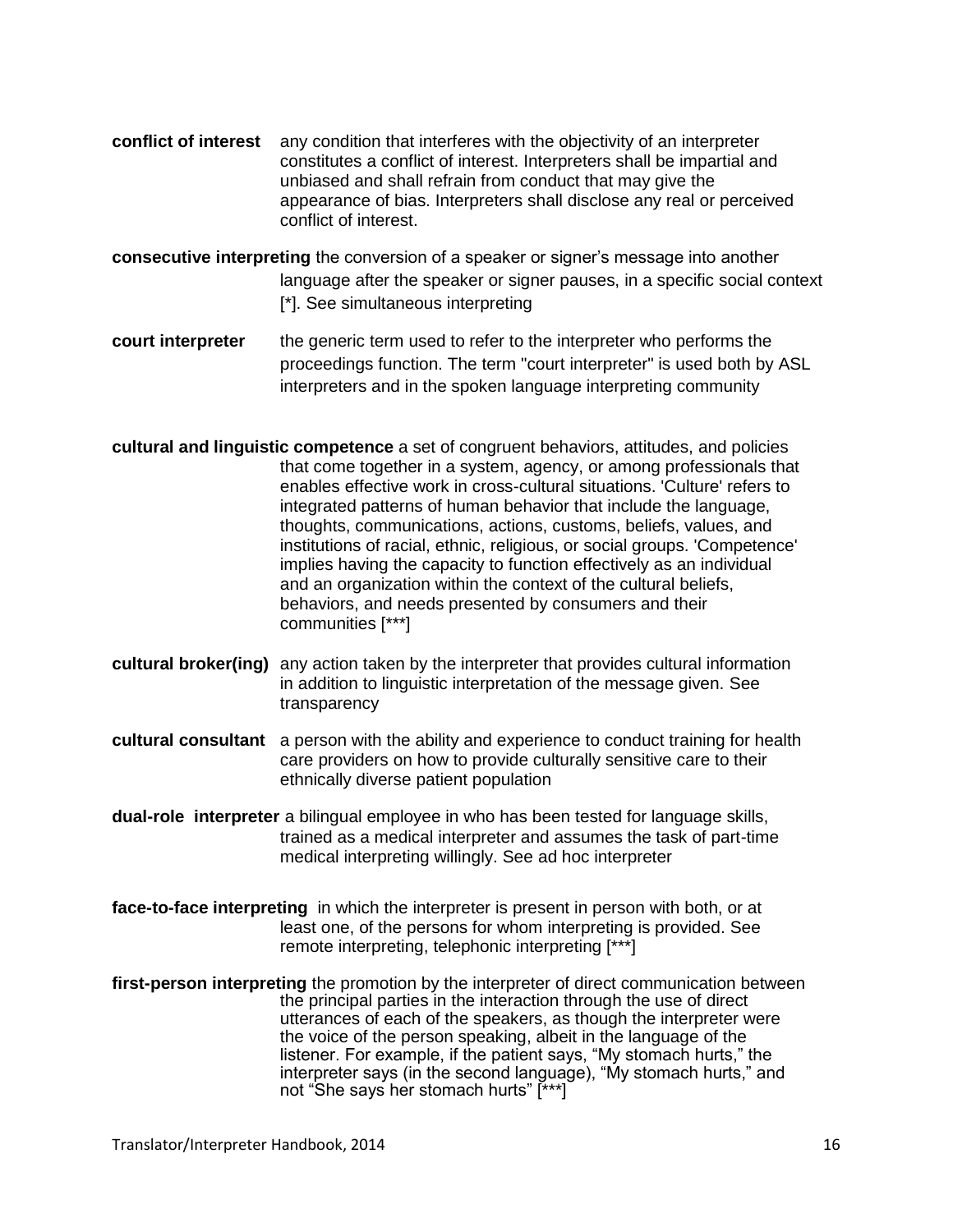- **healthcare interpreting** takes place in healthcare settings of any sort, including doctor's offices, clinics, hospitals, home health visits, mental health clinics, and public health presentations. Typically the setting is an interview between a healthcare provider (doctor, nurse, lab technician) and a patient (or the patient and one or more family members). Also, referred to as medical interpreting [\*\*\*]
- **interpreter** a person who renders a message spoken or signed in one language into a second language, and who abides by a code of professional ethics. See ad hoc interpreter, certified interpreter, and qualified interpreter [\*\*\*]
- **interpreting** (noun) the process of understanding and analyzing a spoken or signed message and re-expressing that message faithfully, accurately and objectively in another language, taking the cultural and social context into account [\*] The purpose of interpreting is to enable communication between two or more individuals who do not speak each other's languages. (Adjective) concerning or involved with interpreting. Examples: interpreting services, interpreting issues
- **interpreting assignment** a period of time during which an interpreter performs his or her duties. An interpreting assignment may involve multiple encounters with patients and providers [\*\*\*]
- **interpretation** See interpreting. While the two words have the same meaning in the context of oral/signed communication, the term interpreting is preferred, because it emphasizes process rather than product and because the word interpretation has so many other uses outside the field of translation and interpreting
- **interpretive** See interpreting. Like the word interpretation, interpretive has many meanings and is often unclear when used in the context of oral/signed communication. It is preferable to use interpreting as an adjective, e.g. interpreting services, interpreting issues
- **interpreter's oath** The oath used to officially swear in a signed or spoken language interpreter prior to both the swearing in of witnesses and the commencement of an official court or legal proceeding. Example: "*Do you solemnly swear or affirm under the penalties of perjury to interpret accurately, completely and impartially using your best skill and judgment in accordance with the Code of Professional Responsibility for Court Interpreters?"*
- **language combination** the set of working languages of an individual interpreter or translator. An interpreter/translator may be able to interpret/translate both into and out of some languages but only interpret/translate out of one or more others because of more limited productive skills in those languages. See source language, target language [\*\*\*]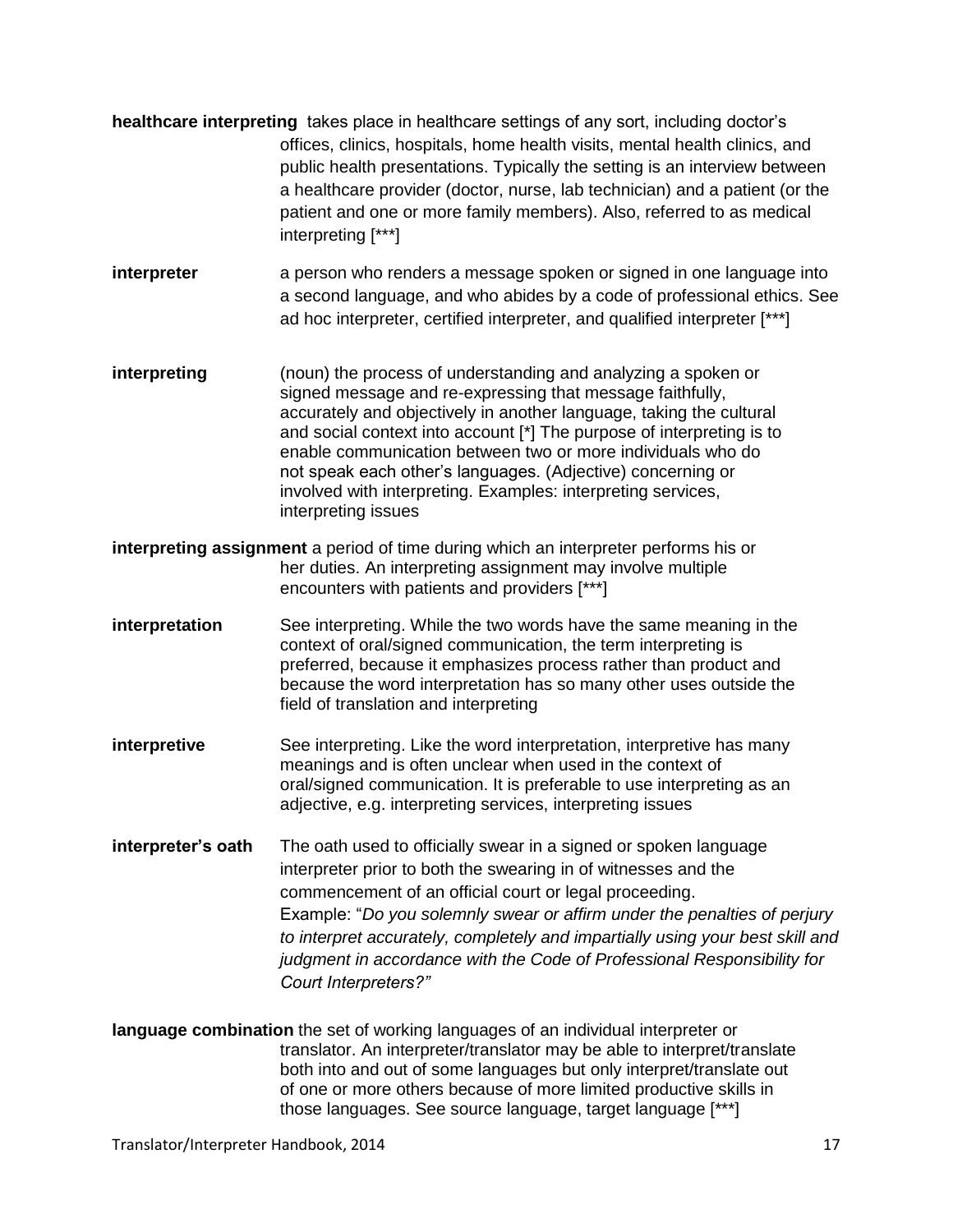- **language pair** the two languages that serve as source and target languages for an individual interpreter or translator in a particular assignment
- **legal Interpreter** a highly skilled generalist interpreter who has had extensive training, experience and supervision working in a variety of legal settings and has demonstrated the requisite knowledge and skills to work in such settings through testing and certification as a legal interpreting specialist
- **legal Interpreting** a broad category of specialized interpreting work which is practiced in a variety of legal settings including, but not limited to: administrative hearings of governmental agencies; law enforcement and investigation interviews; depositions; attorneyclient interactions; and courtroom proceedings
- **licensed** having official permission or authority to perform some professional role, such as interpreting
- **licensure** the process of obtaining an official license or authorization to perform a particular job. A mandatory process by which a governmental agency grants time-limited permission to an individual to engage in a given occupation after verifying that he/she has met predetermined and standardized criteria [\*\*]
- **limited English proficiency (LEP)** a legal concept referring to a level of English proficiency that is insufficient to ensure equal access to public services provided in English without an interpreter [\*] This is a term used in the Policy Guidance of August 29, 2000 published in the Federal Register, by the Office for Civil Rights (OCR) of the US Department of Health and Human Services and the US Department of Education
- **literal translation** a form of rough translation in which every word or word-element is translated in sequence without regard to how the message would normally be expressed in the other language, giving insight into the workings of the source language. Example: (French) "Il y avait beaucoup de gens," literally "It there had many of people," which means "There were lots of people (there)." Literal interpreting is not considered useful or part of professional interpreting; literal translations (written) are sometimes useful for analysis of the source text, but are not suitable when the aim is to assist communication
- **machine translation** accomplished by entering text in one language into a computer software program and obtaining a computer generated translation in a second language. Machine or computer translation programs have difficulties recognizing idioms, context, regional differences and metaphorical language and tend toward literal translation

**medical interpreting** takes place in medical settings. See healthcare interpreting

**multi-lingual** a term used to describe a person who has some degree of proficiency in two or more languages. A high level of bilingualism is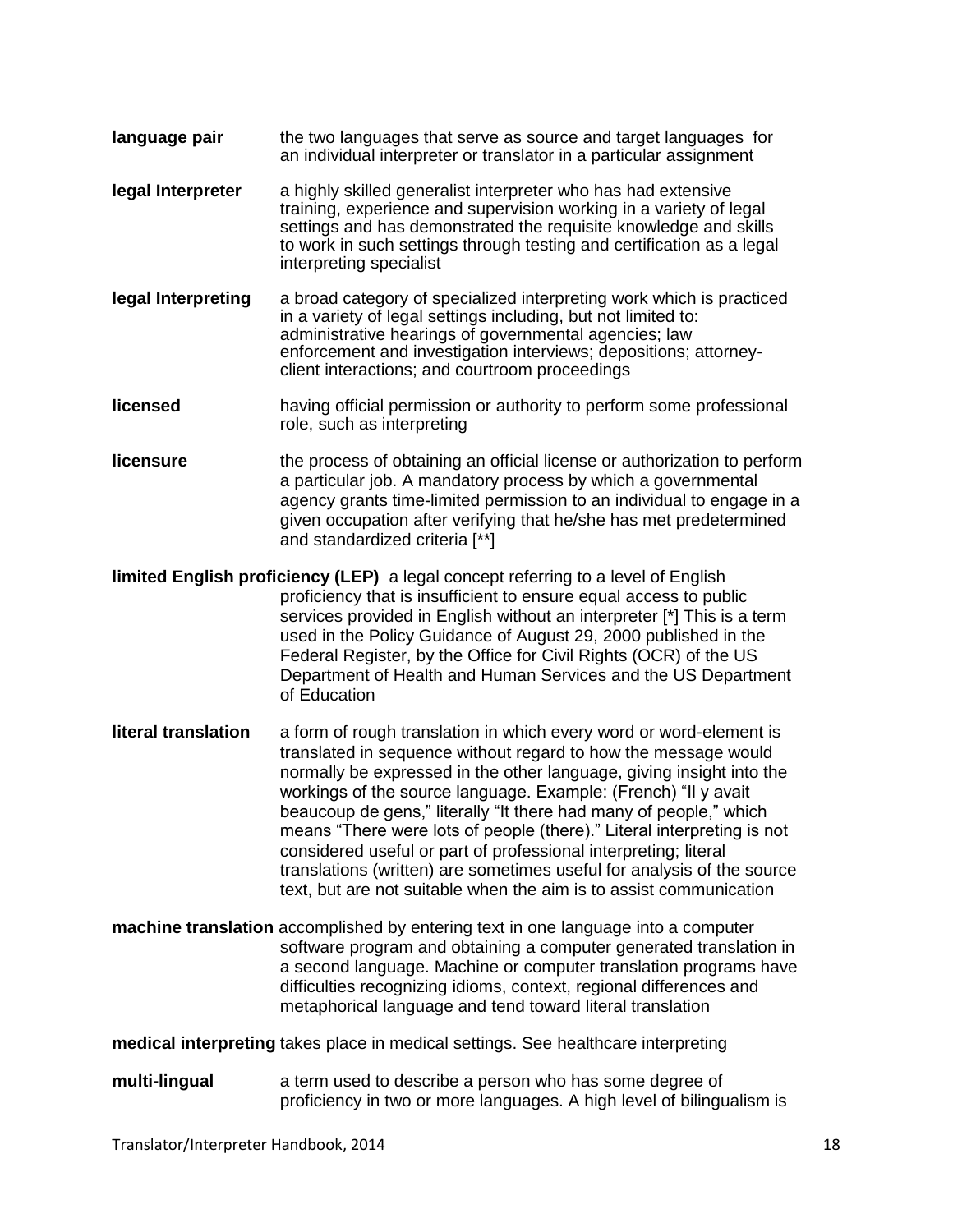the most basic of the qualifications of a competent interpreter, but by itself does not ensure the ability to interpret

#### **National Association of Judiciary Interpreters and Translators (NAJIT)** a non-profit organization of judiciary interpreting and legal interpreting professionals with a mission of promoting

quality interpretation and translation services in the judicial system **national origin discrimination** violation of the 'national origin' clause of the Civil Rights Act of 1964, which states that "no person in the United States shall, on grounds of race, color, or national origin, be excluded from participation in, or be denied benefits of, or be subjected to discrimination under any program or

activity receiving federal financial assistance"

**non-English speaking person** the term used to refer to any person who is unable to communicate in English or who has a limited ability to communicate in English. The term generally refers to a principal party of interest or a witness in the case. The OCR Guidance Memorandum of August 2001 (DHHS) details how national origin discrimination may be avoided through the use of qualified interpreters

- **on-site interpreting** done in the presence of both speakers also called face-to-face interpreting, but not remote or telephone interpreting [\*\*\*]
- **parties individuals present during an interpreted encounter**
- **pre-session** a short discussion, held prior to the interpreted session, between the interpreter and the service provider or between the interpreter and the limited-English-proficient client For a client, the pre-session serves to introduce the interpreter, establish rapport, inform the client as to how the interpreter will work, and allow the interpreter to assure that (s)he can understand the client's speech. For a provider, the pre-session serves to introduce the interpreter, establish a collegial relationship, inform the provider as to how the interpreter will work, and provide the opportunity for the provider to share any information about the upcoming session that might be helpful to the interpreter. Depending on the context and the time available, pre-sessions can be as short as 30 seconds or as long as 15 minutes
- **privileged communication** occurs in a setting of legal professional confidentiality. Attorney-Client Privilege is an evidentiary privilege protecting the confidential communications between a client and his or her attorney from disclosure to another party; this can be waived by the client but not by the attorney
- **proceedings interpreting** allows the non-English speaking person to hear everything said during the proceedings. This interpreting function is ordinarily performed in the simultaneous mode. The interpreter's speech is always in the foreign language, and is not part of the record of proceedings
- **proficiency** the quality or level of a skill, characterized by facility and correctness in performing that skill (in this case – speaking or writing); a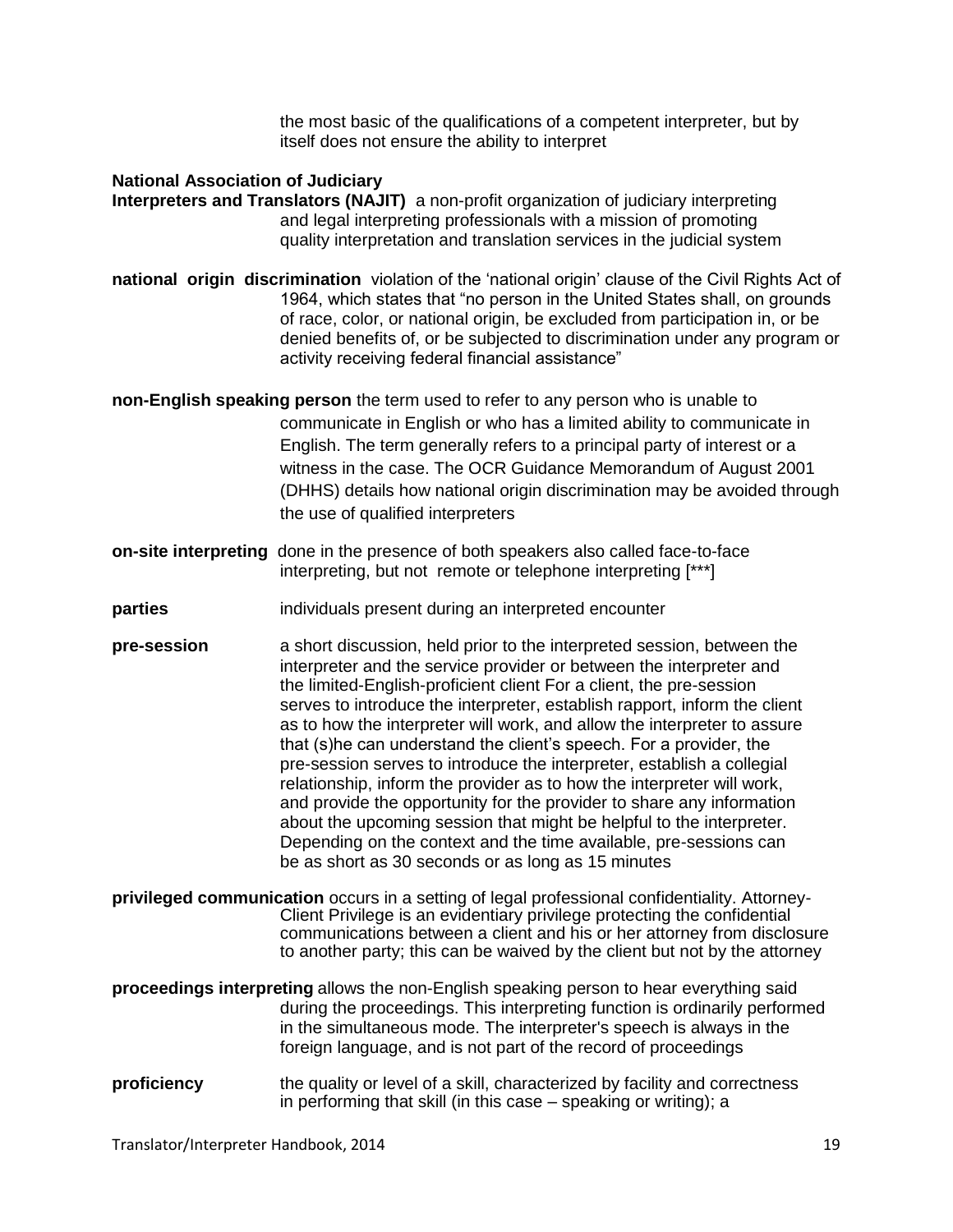competence acquired through training and practice

**professional interpreter** an interpreter who abides by a code of professional ethics

- **qualified interpreter** an individual who has been assessed for professional skills, demonstrates a high level of proficiency in at least two languages and has the appropriate training and experience to interpret with skill and accuracy while adhering to a code of professional ethics. See interpreter; ad hoc interpreter
- **register the level of formality in a style of speaking or writing (intimate,** informal, vulgar, formal, etc.) often influenced by norms for communication associated with a particular occupational or social group (slang, criminal argot, medical jargon, business jargon, legal language, etc.). Interpreters are generally expected to maintain the register of the person whose utterances they are interpreting
- **registration** the governmental process by which a governmental agency grants a time-limited status on a registry, determined by specified knowledgebased requirements (e.g., experience, education, examinations), thereby authorizing those individuals to practice, similar to licensure. [NOCA\*\*—one of three basic meanings]
- **relay interpreting** an interpreting process in which two individuals attempting a conversation communicate through two interpreters, each of whom speaks only one of the two languages required as well as a common third language. Examples of this would be interpreting Quechua into Spanish, which in turn is interpreted into English, or interpreting an idiosyncratic sign language into ASL and then into English.
- **remote integrated audio/video** interpreting technology that utilizes an integrated network system consisting of audio mixers, telephone lines, headsets with attached microphone, and in most cases, cameras to enable interpreters to provide on-demand interpretation services to multiple venues from a remote location. Depending on the technical setup, interpreters may view multiple settings from any location (e.g., office, home) and communicate directly with participants. Currently utilized by at least three circuits and may be performed by court employees or contractors. Remote integrated audio/video interpreting is delivered in simultaneous mode.
- **remote interpreting** a system of interpreting where the interpreter is remotely connected to the hospital, conference room, etc. through (1) telephones or (2) integrated audio/video technology. Remote telephone interpretation, which is discussed further in section C, utilizes a standard telephone line attached to a speakerphone. It is currently used in most circuits, to some degree, to provide spoken language interpreting services for infrequently needed language demands, in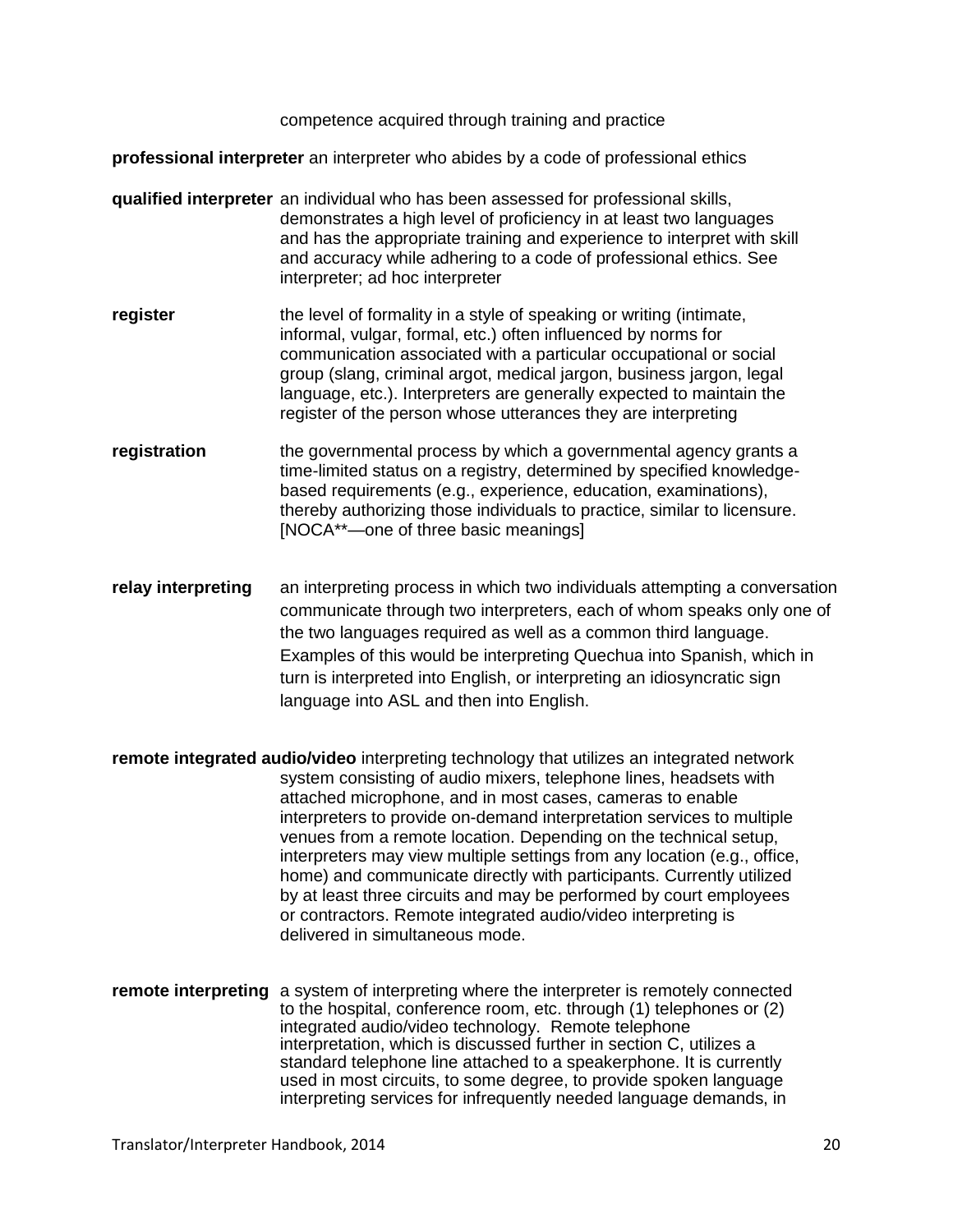which the proceeding is of short duration and limited complexity. Telephone interpreting may be performed by court employees or contractors, but is frequently provided by national vendors such as Language Line Services. Remote telephone interpreting is delivered in consecutive mode.

**video remote interpreter (VRI)** vendor services provide ASL interpretation using videophone, webcam, and/or other video equipment. VRI is often used in place of on-site interpreters, when the latter is unavailable. Whether this avenue achieves efficient communication as required under the Americans with Disabilities Act remains questionable. VRI is completely distinguishable from Video Relay Services (VRS) even using the same equipment.

**video relay services (VRS)** Video Relay Service (VRS) is a form of Telecommunications Relay Service (TRS) that enables persons with hearing disabilities who use American Sign Language (ASL) to communicate with voice telephone users through video equipment, rather than through typed text. Video equipment links the VRS user with a TRS operator  $-$  called a "communications assistant" (CA) – so that the VRS user and the CA can see and communicate with each other in signed conversation. Because the conversation between the VRS user and the CA flows much more quickly than with a text-based TRS call, VRS has become an enormously popular form of TRS. For more information about other forms of TRS, see the FCC's consumer guide [Telecommunications Relay Service \(TRS](http://www.fcc.gov/guides/telecommunications-relay-service-trs)

- **sight translation** conversion of a written document into spoken/signed language [\*]. An interpreter reads a document written in one language and simultaneously interprets it into a second language.
- **simultaneous interpreting** converting a speaker or signer's message into another language while the speaker or signer continues to speak or sign. See consecutive interpreting.
- **sign(ed) language** a language expressed through hand gestures, facial expressions, and body movements used by people who are deaf or hard of hearing and for communication between hearing people and deaf or hard of hearing people.
- **source language** the language of a speaker/signer who is being interpreted [\*], or of a written text to be translated. See target language.
- **tactile interpreting.** a form of interpreting used primarily for individuals who are Deaf-Blind and using ASL. Deaf-Blind user would put own hands onto signing hands of an ASL interpreter to "feel-read" the hands of what are being interpreted. Another form of interpreting used with Deaf-Blind and/or low vision deaf individuals would be Mirror Interpreting. The technique is similar to relay interpreting, where another sign interpreter is receiving the message from the primary ASL interpreter or Deaf presenter who then would convey the message to the Deaf-Blind or low vision deaf individual. Often times a CDI can be utilized in these situations.
- **target language** the language of the person receiving interpretation [\*]; the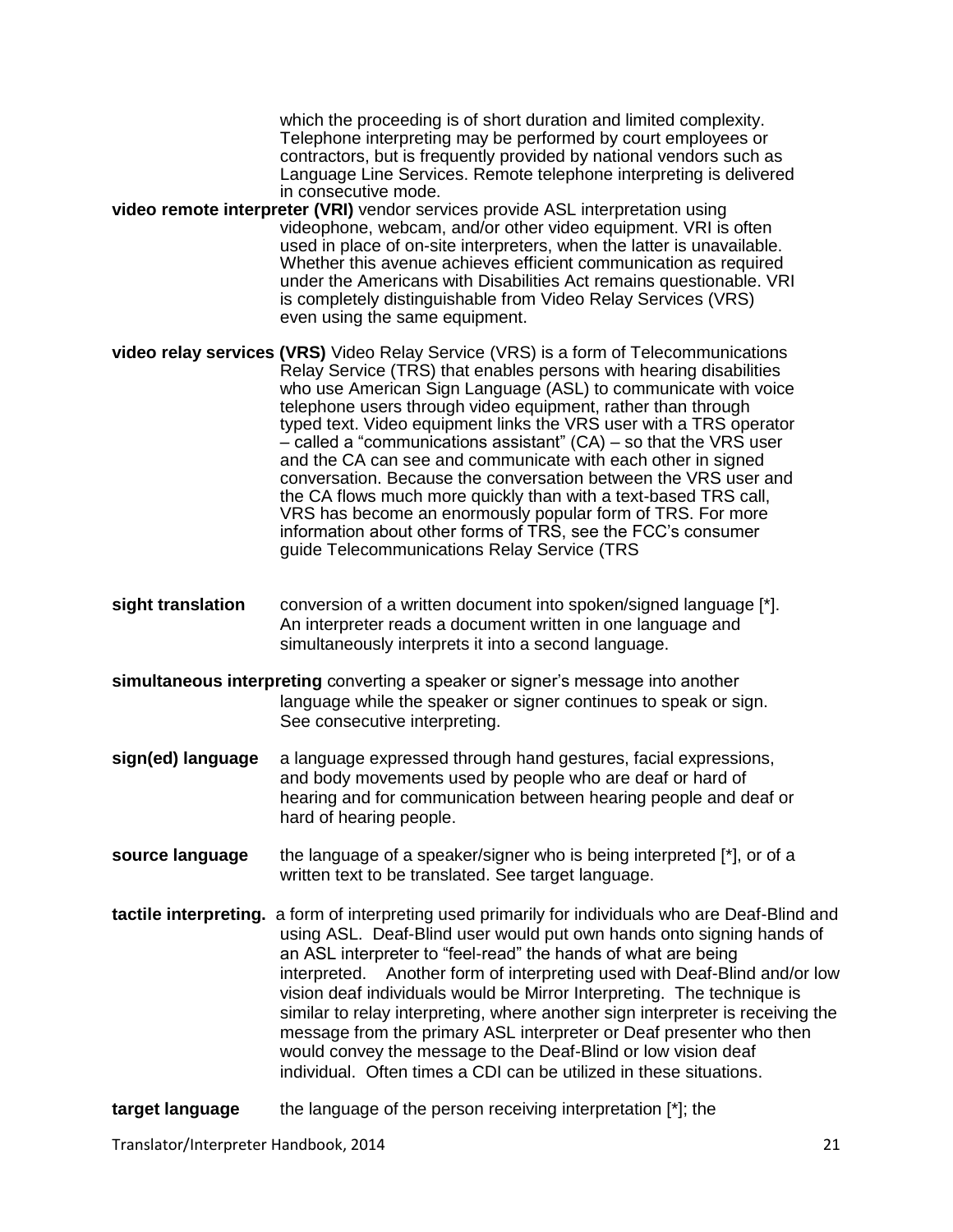language into which an interpreter is interpreting at any given moment; or, the **language into which a written text is translated. See source language.**

- **telephone interpreting** carried out remotely, with the interpreter connected by telephone to the principal parties, typically provided through a speakerphone or headsets. In healthcare settings, the principal parties, e.g., doctor and patient, are normally in the same room, but telephone interpreting can be used to serve individuals who are also connected to each other only by telephone. See remote interpreting.
- **translation** the conversion of a written text into a corresponding written text in a different language. Within the language professions, translation is distinguished from interpreting according to whether the message is produced in writing or orally (or manually). In popular usage, the terms "translator" and "translation" are frequently used for conversion of either oral or written communications.
- **transparency** the principle that everything that is said by any party in an interpreted conversation should be rendered in the other language, so that everything said can be heard and understood by everyone present. Whenever the interpreter has reason to enter into a conversation by speaking directly to either party in either language, the interpreter must subsequently interpret both his/her own speech and that of the party spoken to, for the benefit of those present who do not understand the language used. Transparency is maintained when everything said by any party present, including the interpreter speaking for him/herself, is interpreted into a language that others present can understand.
- **teletypewriter relay (TTY)** A type of machine that allows people with hearing or speech disabilities to communicate over the phone using a keyboard and a viewing screen. It is sometimes called a TDD.
- **unidirectional interpreting** from only one source language (usually found in conference or performance settings)
- **video conferencing/ video interpreting** carried out remotely, using a video camera that enables an interpreter in another location to both see and hear the parties for whom he/she is interpreting via a TV monitor. The interpretation is relayed to the principal parties by speakerphone or through headsets. Two-way interactive television can also be used, so that the other parties can interact with the interpreter as if face-to-face. See remote interpreting.
- **working language** a language an interpreter or translator uses professionally; a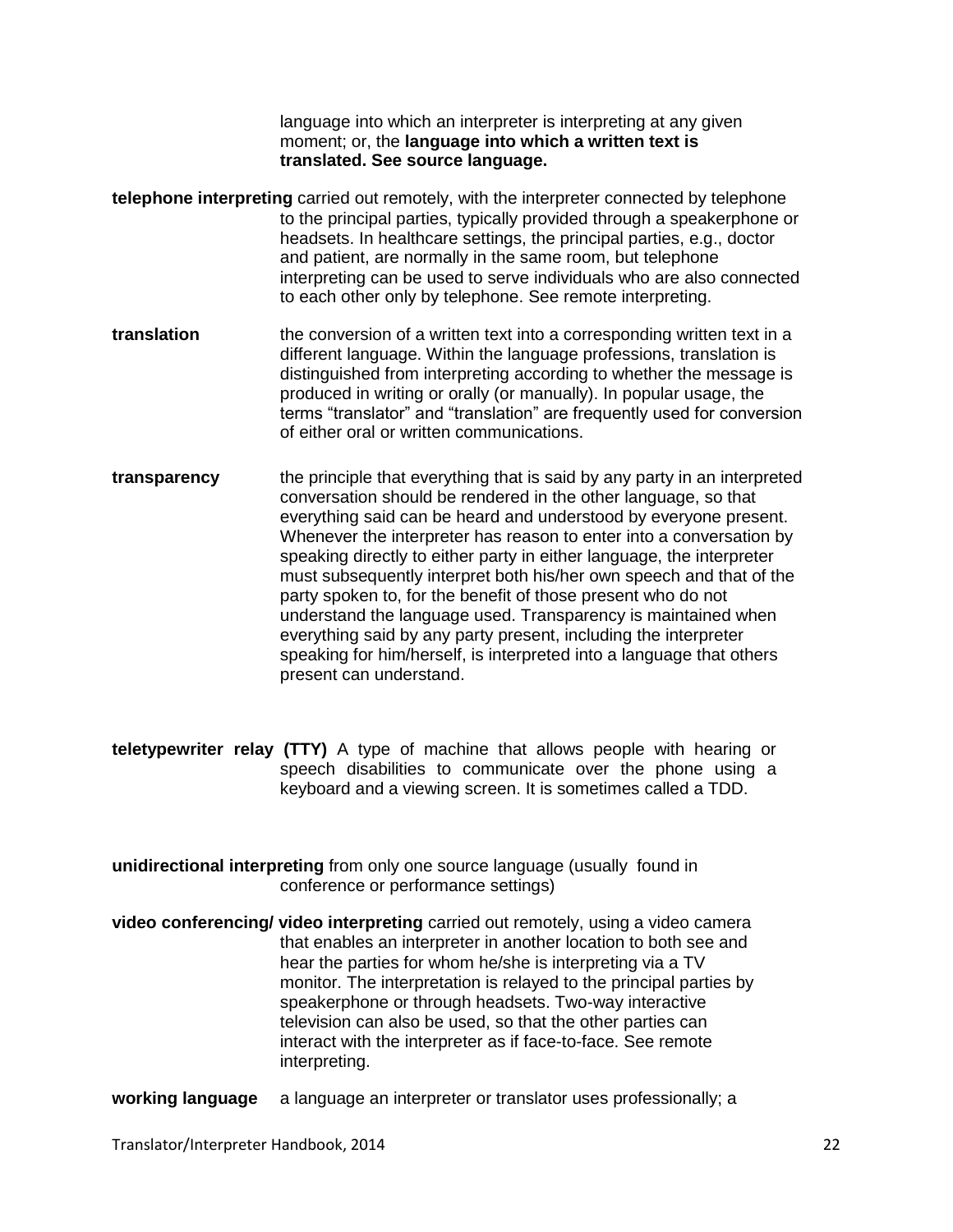language into and/or out of which an interpreter interprets or a translator translates. See language combination.

### **witness interpreting** used for presenting evidence to the court. The interpretation is performed in the consecutive mode with the English language portions of the interpretation becoming part of the record of the proceeding.

Some definitions (marked [\*]) have been borrowed or adapted from the ASTM Standard Guide for Language Interpretation Services (F 2089-01 (reapproved 2007)). For information on obtaining this document, contact ASTM Customer Service at [service@astm.org o](mailto:service@astm.org)r go to the ASTM web site, [http://www.astm.org.](http://www.astm.org/)

Some definitions (marked [\*\*]) have been taken from the NOCA Guide to Understanding Credentialing Concepts, 2005. This document can be downloaded from the NOCA website,

[http://www.noca.org/Resources/Publications/tabid/77/Default.aspx.](http://www.noca.org/Resources/Publications/tabid/77/Default.aspx)

Some definitions (marked [\*\*\*]) have been taken from The National Council on Interpreting in Health Care. For the complete document visit: http://ncihc.memberclicks.net/assets/documents/NCIHC%20Terms%20Final080408.pdf.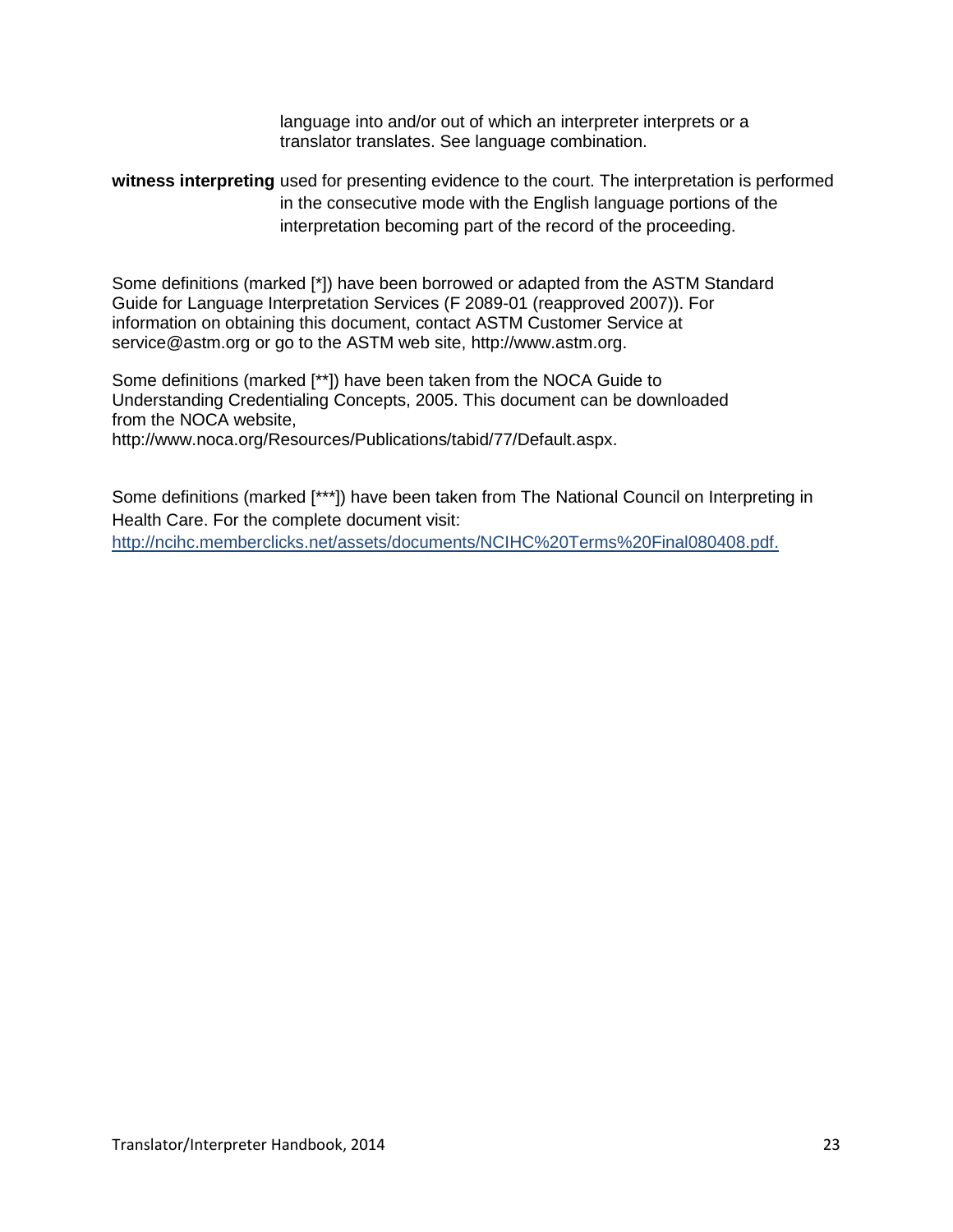#### **Resources**

**ABA Standards for Language Access in Courts.** 

[http://www.courts.ca.gov/documents/Stds\\_for\\_Language\\_Access\\_\\_FINAL\\_\\_12-13-](http://www.courts.ca.gov/documents/Stds_for_Language_Access__FINAL__12-13-2011_w_disclaimer_.pdf) [2011\\_w\\_disclaimer\\_.pdf.](http://www.courts.ca.gov/documents/Stds_for_Language_Access__FINAL__12-13-2011_w_disclaimer_.pdf) American Bar Association, draft 2012. Retrieved December 19, 2013.

**American Translator Association.** [www.atanet.org.](http://www.atanet.org/) Resources for interpreters and translators. Retrieved September 11, 2013.

**Best Practices for Communicating Through an Interpreter**. *Contributed by [The National](http://www.refugeehealthta.org/about-us/contributors/#ncihc)  [Council on Interpreting in Health Care](http://www.refugeehealthta.org/about-us/contributors/#ncihc) (NCHIC).* [http://refugeehealthta.org/access-to](http://refugeehealthta.org/access-to-care/language-access/best-practices-communicating-through-an-interpreter/)[care/language-access/best-practices-communicating-through-an-interpreter/. R](http://refugeehealthta.org/access-to-care/language-access/best-practices-communicating-through-an-interpreter/)etrieved September 12, 2013.

**Best Practices for Qualified Interpreters.** *Lutheran Children and Family Services.* <http://refugeehealthta.org/2013/04/25/best-practices-for-qualified-interpreters/> Retrieved September 12, 2013.

**Best Practices Team Interpreting.** American University Washington College of Law[.http://niwaplibrary.wcl.american.edu/language-access/language-access-info-for-service](http://niwaplibrary.wcl.american.edu/language-access/language-access-info-for-service-providers/LANGAC_InterpretTools_Best_Practice_Team_InterpretingOVW%2010.31.07.pdf/view)[providers/LANGAC\\_InterpretTools\\_Best\\_Practice\\_Team\\_InterpretingOVW%2010.31.07.pdf/vie](http://niwaplibrary.wcl.american.edu/language-access/language-access-info-for-service-providers/LANGAC_InterpretTools_Best_Practice_Team_InterpretingOVW%2010.31.07.pdf/view) [w.](http://niwaplibrary.wcl.american.edu/language-access/language-access-info-for-service-providers/LANGAC_InterpretTools_Best_Practice_Team_InterpretingOVW%2010.31.07.pdf/view)Retrieved December 12, 2013.

**Douglas County District Court Interpreter Confirmation** [http://www.douglas](http://www.douglas-county.com/district_court/docs/pdf/dc_interpreterconfirm.pdf)[county.com/district\\_court/docs/pdf/dc\\_interpreterconfirm.pdf.](http://www.douglas-county.com/district_court/docs/pdf/dc_interpreterconfirm.pdf) Retrieved August 8, 2013.

Federal Communications Commission (FCC) website at [www.fcc.gov](http://www.fcc.gov/) Retrieved July 18, 2014.

**Health Care Interpreting,** Johnson County Community College. Program Registration information.<http://www.jccc.edu/health-care-interpreting/index.html> Retrieved August 20, 2013.

**Individual Rights to an Interpreter Office for Civil Rights Policy Guidance.**  [http://www.mass.gov/eohhs/gov/departments/dph/programs/admin/health-equity/interpreter](http://www.mass.gov/eohhs/gov/departments/dph/programs/admin/health-equity/interpreter-services.html#1)[services.html#1](http://www.mass.gov/eohhs/gov/departments/dph/programs/admin/health-equity/interpreter-services.html#1) Retrieved December 2, 2013.

**Interpreter Training Resources.** <http://interpreters.free.fr/links/practicematerial.htm> Retrieved February 18, 2014.

**Interpreting in Legal Settings.** <http://gupress.gallaudet.edu/bookpage/IILSbookpage.html> Retrieved on November 26, 2013.

**International Association of Conference Interpreters (AIIC).** <http://aiic.net/about/lang/1> Resource for Conference Interpreters. Retrieved November 26, 2013.

**Kansas Commission for the Deaf and Hard of Hearing.**  <http://www.dcf.ks.gov/services/RS/Pages/KCDHH.aspx> Retrieved December 4, 2013.

**Kansas Statutes.** [http://kansasstatutes.lesterama.org/Chapter\\_75/Article\\_43/75-4351.html](http://kansasstatutes.lesterama.org/Chapter_75/Article_43/75-4351.html)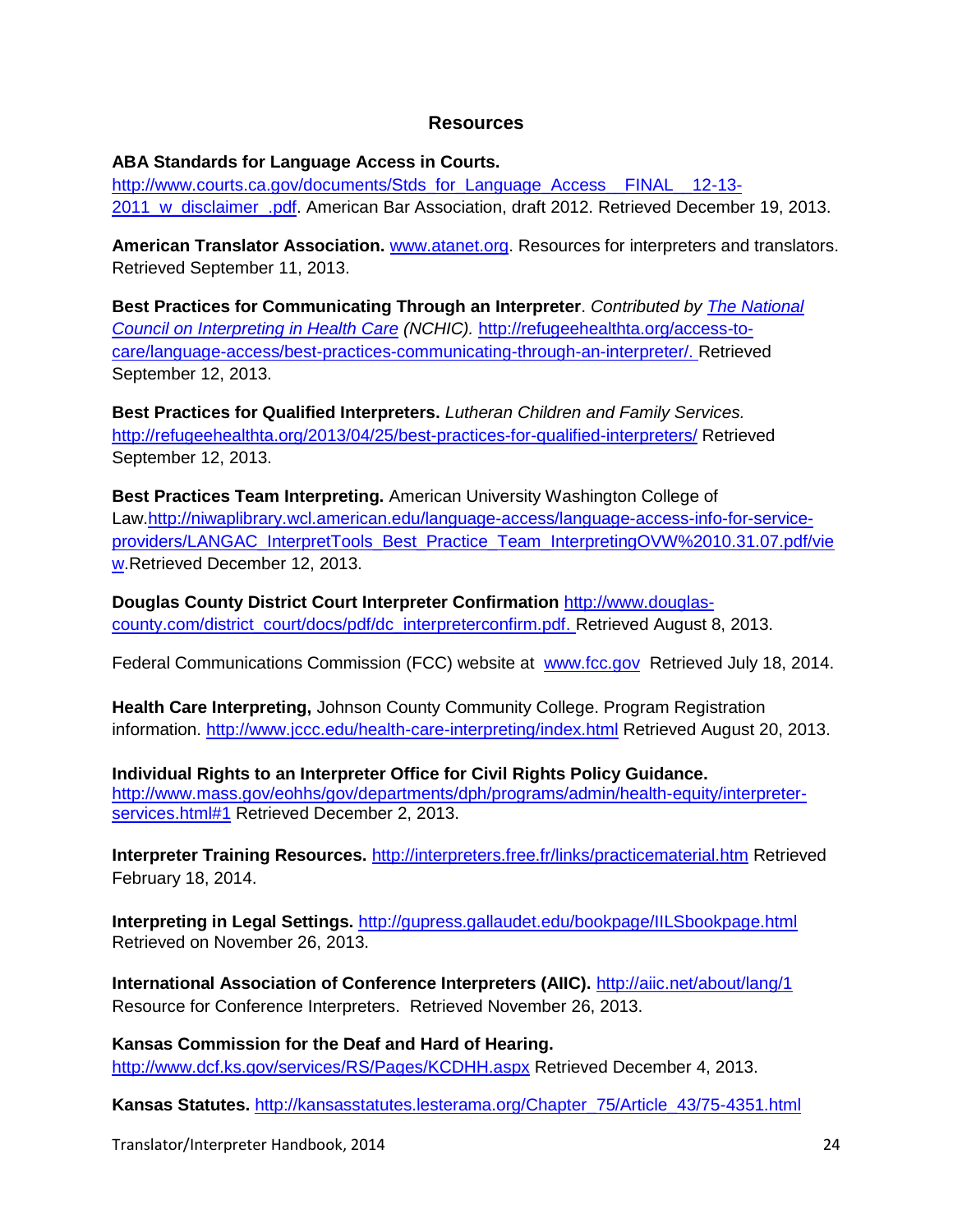Retrieved November, 26, 2013.

**Kansas State Department of Education.** Translation/Interpretation Services. <http://www.ksde.org/Default.aspx?tabid=1643> Retrieved August 8, 2013.

**Kansas Train.** Interpreter training resources. [http://ks.train.org](https://ks.train.org/DesktopShell.aspx) Retrieved August 28,2013

**Legal Interpreting,** Johnson County Community College**.** Program Registration information**.**  <http://www.jccc.edu/legal-interpreting/index.html> Retrieved August 28, 2013.

**Legal Interpretation Best Practices.** Link Translations. [http://www.link-translations.com/legal](http://www.link-translations.com/legal-interpretation-tips)[interpretation-tips/](http://www.link-translations.com/legal-interpretation-tips) Retrieved August 28, 2013.

**Limited English Proficiency, Federal Interagency Website**. Program information [www.lep.gov](http://www.lep.gov/) and program brochure [http://www.lep.gov/LEP\\_beneficiary\\_brochure.pdf.](http://www.lep.gov/LEP_beneficiary_brochure.pdf) Retrieved August 28,2013

**Modern Language Association Language Map Data Center**, [www.mla.org/map\\_data,](http://www.mla.org/map_data) retrieved on December, 4, 2013.

**National Network for Interpreting:** [www.nationalnetworkforinterpreting.ac.uk](http://www.nationalnetworkforinterpreting.ac.uk/) Retrieved on February 18, 2014.

**National Standards of Practice for Interpreters in Health Care.** Resources for Health Care Interpreters. [http://www.ncihc.org](http://www.ncihc.org/) Retrieved on August 8, 2013.

**New York University School of Continuing and Professional Studies Foreign Languages, Translation, and Interpretation**: [www.scps.nyu.edu/academics/departments/foreign](http://www.scps.nyu.edu/academics/departments/foreign-languages.html)[languages.html](http://www.scps.nyu.edu/academics/departments/foreign-languages.html) Retrieved on February 18, 2014.

**Online Resources for Conference Interpreter Training:** [www.orcit.eu](http://www.orcit.eu/) Retrieved on February 18, 2014.

**The Cross Cultural Health Care Program (CCHCP) Medical Interpreter Code of Ethics**. Source: This code is a compilation of the Codes of Ethics from the Hospital Interpretation Program in Seattle, WA; Boston City Hospital in Boston, MA; and the American Medical Interpreters and Translators Association (AMISTAS) in Stanford, CA. <http://www.ksde.org/LinkClick.aspx?fileticket=-H3HSIkzKBc%3D&tabid=1643&mid=10192> Retrieved August 8, 2013.

**The Mid-America Chapter of the American Translators Association (MICATA).**  [http://www.micata.org](http://www.micata.org/) Retrieved August 28,2013

**The National Center for State Courts.** Link for all court related topics.<http://www.ncsc.org/> Retrieved August 8, 2013.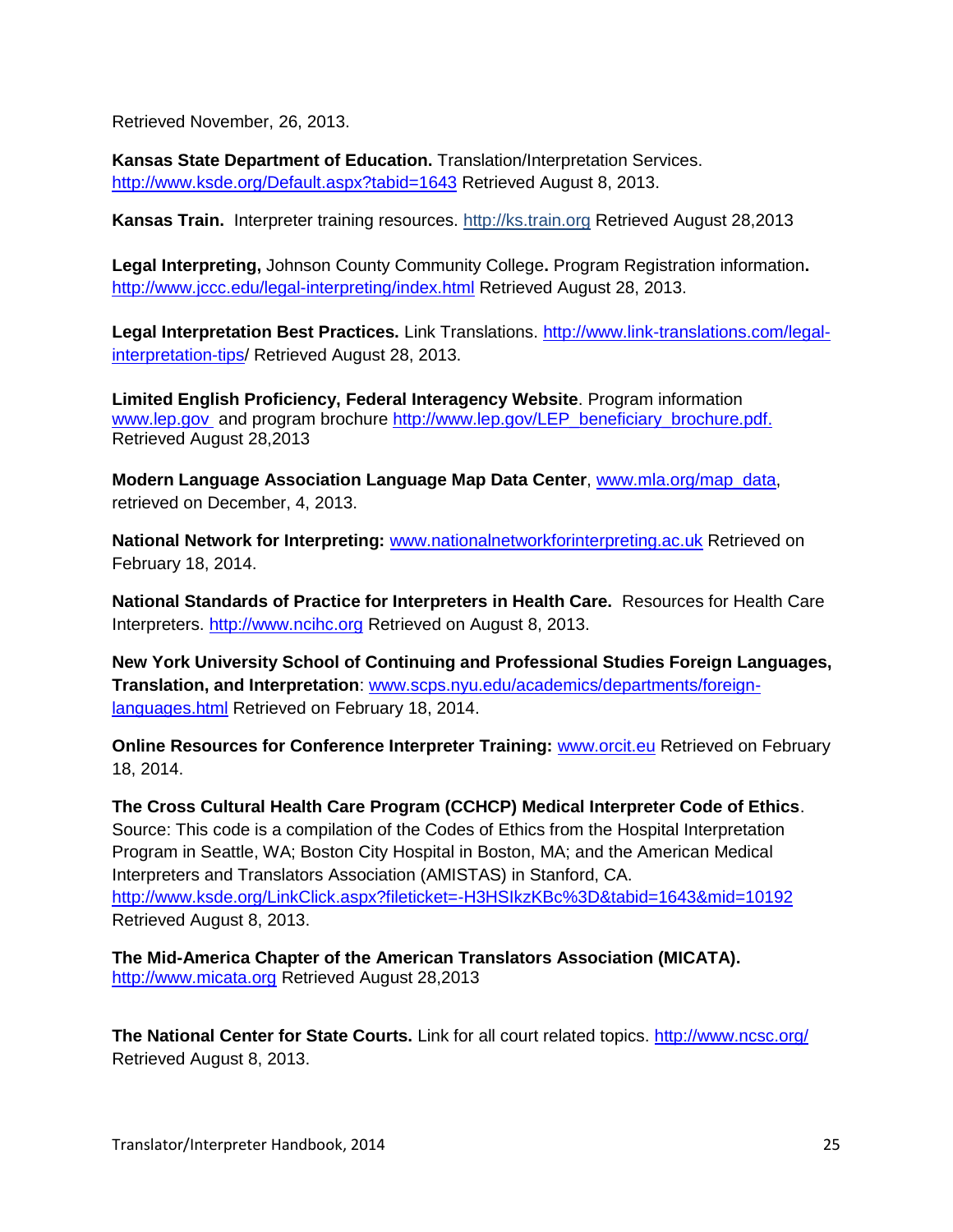#### **The National Consortium of Interpreter Education Centers.** Best Practices.

[http://ualr.edu/marie/uploads/2009/05/Best%20Practices%20Document-4-15-09\(3\).pdf](http://ualr.edu/marie/uploads/2009/05/Best%20Practices%20Document-4-15-09%283%29.pdf) Retrieved, November 26, 2013.

**[The National Council on Interpreting in Health Care](http://www.refugeehealthta.org/about-us/contributors/#ncihc)** *(NCHIC)* <http://www.ncihc.org/> Retrieved August 28,2013

**The Terminology of Health Care Interpreting, NCIHC**  [http://ncihc.memberclicks.net/assets/documents/NCIHC%20Terms%20Final080408.pdf.](http://ncihc.memberclicks.net/assets/documents/NCIHC%20Terms%20Final080408.pdf) Retrieved on August 8, 2013.

**Occupational Outlook Handbook**, Bureau of Labor Statistics, United States Department of Labor, [http://www.bls.gov/ooh,](http://www.bls.gov/ooh) retrieved on December 4, 2013.

**Recommendations for the Provision of Court Interpreting Services in Florida's Trial Courts.** [http://www.familylawfla.org/committees/adhoc/dueprocess/pdf/letter12-14-](http://www.familylawfla.org/committees/adhoc/dueprocess/pdf/letter12-14-10with_cover.pdf) [10with\\_cover.pdf](http://www.familylawfla.org/committees/adhoc/dueprocess/pdf/letter12-14-10with_cover.pdf) Retrieved on December 4, 2013.

**Registry of Interpreters for the Deaf.** [www.rid.org](http://www.rid.org/) Retrieved on December 4, 2013.

**University of Maryland Graduate Studies in Interpreting and Translation Program: [www.gsit.umd.edu](http://www.gsit.umd.edu/)** Retrieved on February 28, 2014.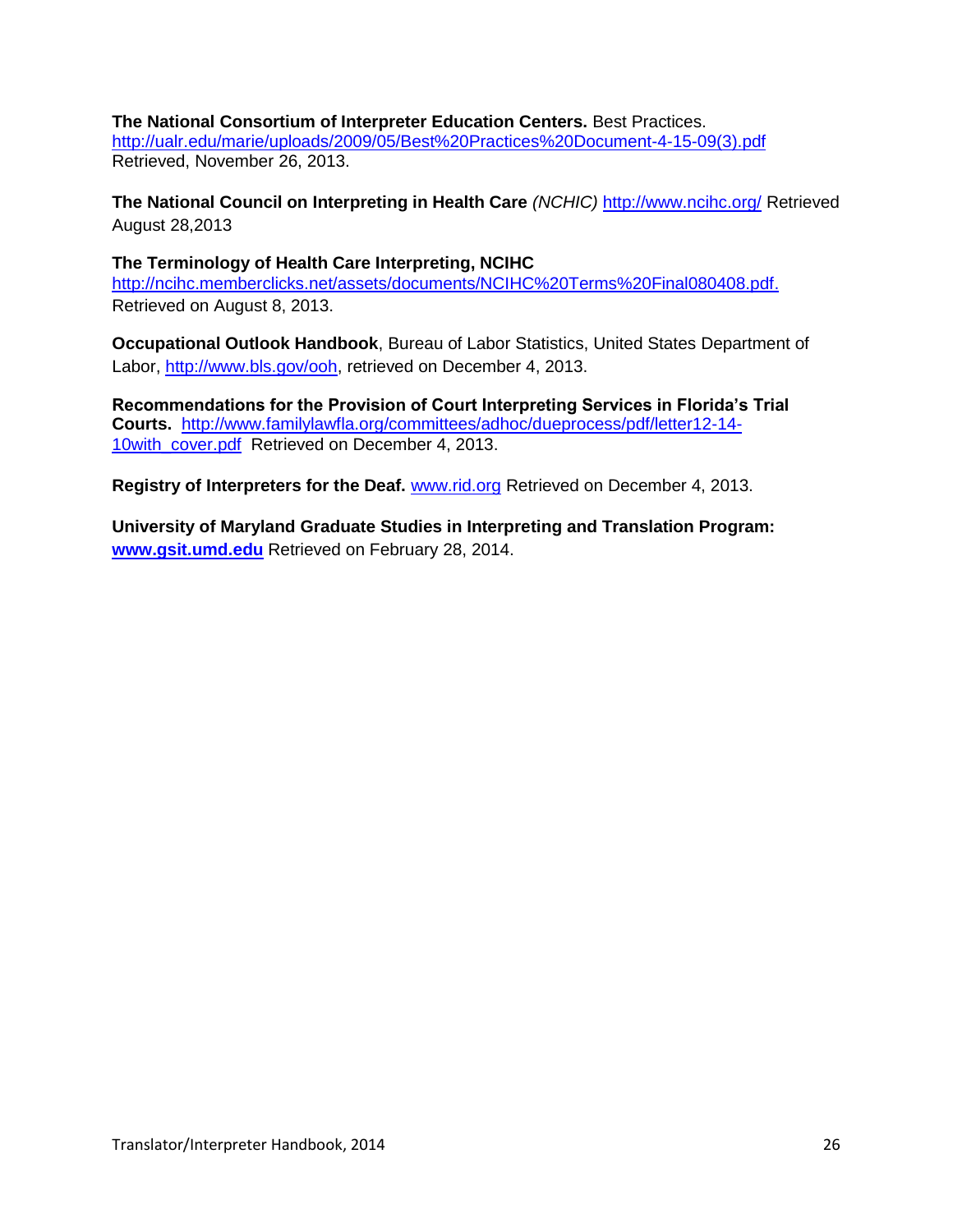# **Appendix A**

# **Training Resources**

|                            | <b>Medical</b>                                                                                                                                                                                                               | Legal                                                                      | <b>Business or</b>                                   |
|----------------------------|------------------------------------------------------------------------------------------------------------------------------------------------------------------------------------------------------------------------------|----------------------------------------------------------------------------|------------------------------------------------------|
|                            |                                                                                                                                                                                                                              |                                                                            | <b>K-12 Educational Settings</b>                     |
|                            | ASL*: KQAS 4 - Advanced (most                                                                                                                                                                                                | ASL*: KQAS 5-Master (court/legal)                                          | ASL*: KQAS 4-Advanced                                |
| <b>Full Certification</b>  | situations)                                                                                                                                                                                                                  | AO Federal Court Certification                                             |                                                      |
|                            |                                                                                                                                                                                                                              |                                                                            | KS Dept. of Administration approved                  |
|                            | Certified Healthcare Interpreter (CHI)                                                                                                                                                                                       | Spanish/English Federal Court                                              | list of vendors                                      |
|                            | in Spanish                                                                                                                                                                                                                   | Interpreter Certification, by the                                          |                                                      |
|                            | Associate: Arabic, Mandarin, Spanish                                                                                                                                                                                         | Administrative Office of the United                                        |                                                      |
|                            |                                                                                                                                                                                                                              | States Courts,                                                             |                                                      |
|                            |                                                                                                                                                                                                                              | http://www.uscourts.gov/FederalCou                                         |                                                      |
|                            | License valid 4 years                                                                                                                                                                                                        | rts/UnderstandingtheFederalCourts/                                         |                                                      |
|                            | Recertification<br>32 hrs. Continuing Ed                                                                                                                                                                                     | DistrictCourts/CourtInterpreters.aspx<br>National Association of Judiciary |                                                      |
|                            | 40 hrs. work experience                                                                                                                                                                                                      | Interpreters and Translators                                               |                                                      |
|                            |                                                                                                                                                                                                                              | http://www.najit.org/                                                      |                                                      |
|                            | <b>Bridging the Gap</b>                                                                                                                                                                                                      | National Center for State Courts;                                          | ASL:                                                 |
| Training                   | Jewish Vocational Service (JVS)                                                                                                                                                                                              | state interpreter certification,                                           | Interpreter permit Level 2-                          |
|                            | Interpreting Basics: An Introduction                                                                                                                                                                                         | http://www.ncsc.org/Education-and-                                         | Apprentice                                           |
|                            | to Healthcare and Social Services                                                                                                                                                                                            | Careers/State-Interpreter-                                                 | Level 1-Novice                                       |
|                            | Interpreting (1037207)                                                                                                                                                                                                       | Certification.aspx                                                         |                                                      |
|                            | 40 hour Medical training through                                                                                                                                                                                             |                                                                            | Effective in 2015:                                   |
|                            | www.KSTrain.org                                                                                                                                                                                                              |                                                                            | Score of 3-5 on KQAS will be                         |
|                            |                                                                                                                                                                                                                              |                                                                            | diagnostic of National test results                  |
|                            | Certification Commission for Health                                                                                                                                                                                          | ATA Certification Exam: \$300                                              | ASL: Kansas Quality Assurance                        |
|                            | Care Interpreters, CCHI                                                                                                                                                                                                      |                                                                            | Screening, KS Commission for the                     |
|                            | www.healthcareinterpretercertificati                                                                                                                                                                                         |                                                                            | Deaf and Hard of Hearing                             |
|                            | on.org CHI Spanish \$455 /                                                                                                                                                                                                   |                                                                            | http://www.dcf.ks.gov/services/RS/P                  |
| Exams                      | Associate\$205                                                                                                                                                                                                               |                                                                            | ages/KCDHH.aspx                                      |
|                            |                                                                                                                                                                                                                              |                                                                            | ASL KQAS: \$300                                      |
|                            | Johnson County Community College                                                                                                                                                                                             | Johnson County Community College                                           | Intro courses to translating and/or                  |
|                            | American Sign Language Interpreter                                                                                                                                                                                           | English/Spanish Legal Interpreting,                                        | interpreting:                                        |
| KS Post-secondary training | Training, AAS                                                                                                                                                                                                                | http://www.jccc.edu/legal-                                                 | <b>Emporia State University</b>                      |
|                            | http://www.jccc.edu/interpretertrain<br>ing/index.html                                                                                                                                                                       | interpreting/index.html                                                    | <b>Friends University</b><br>Kansas State University |
|                            |                                                                                                                                                                                                                              |                                                                            | The University of Kansas                             |
|                            | Johnson County Community College                                                                                                                                                                                             |                                                                            | Washburn                                             |
|                            | English/Spanish Health Care                                                                                                                                                                                                  |                                                                            | Wichita State University                             |
|                            | Interpreting                                                                                                                                                                                                                 |                                                                            |                                                      |
|                            | http://www.jccc.edu/health-care-                                                                                                                                                                                             |                                                                            |                                                      |
|                            | interpreting/index.html                                                                                                                                                                                                      |                                                                            |                                                      |
|                            | $$20-35/hr$                                                                                                                                                                                                                  | \$25 - \$50/hr.                                                            | ASL: \$35/hr. for minimum of 2 hrs.                  |
| Pay                        | ASL: \$35/hr for minimum of 2 hrs.                                                                                                                                                                                           | ASL: \$35/hr. for minimum of 2 hrs.                                        |                                                      |
|                            | Spanish, German, Vietnamese,                                                                                                                                                                                                 | Availability in all counties, including                                    | Title 3 requirements, KS Department                  |
|                            | Chinese French, Laotian, Tagalog,                                                                                                                                                                                            | 29 languages                                                               | of E                                                 |
|                            | Korean, Arabic, Swahili, Hindi, Telugu,                                                                                                                                                                                      | http://www.mla.org/map_data                                                | http://www.ksde.org/Default.aspx?ta                  |
| <b>Needs</b>               | and others. (Source: American                                                                                                                                                                                                |                                                                            | $bid = 1643$                                         |
|                            | Community survey, 2006-1020))                                                                                                                                                                                                |                                                                            |                                                      |
|                            | Mid-America Chapter of the American Translators Association (MICATA)                                                                                                                                                         |                                                                            |                                                      |
|                            | http://www.micata.org/<br>MICATA represents translators and interpreters of languages from Arabic to Vietnamese. It provides a forum for<br>translation, interpreting and other language professionals to update and inform. |                                                                            |                                                      |
| Info                       |                                                                                                                                                                                                                              |                                                                            |                                                      |
|                            |                                                                                                                                                                                                                              |                                                                            |                                                      |

\* Effective in 2015: Certification for American Sign Language will change; Bachelor's degree required; Score of 4 or 5 on National test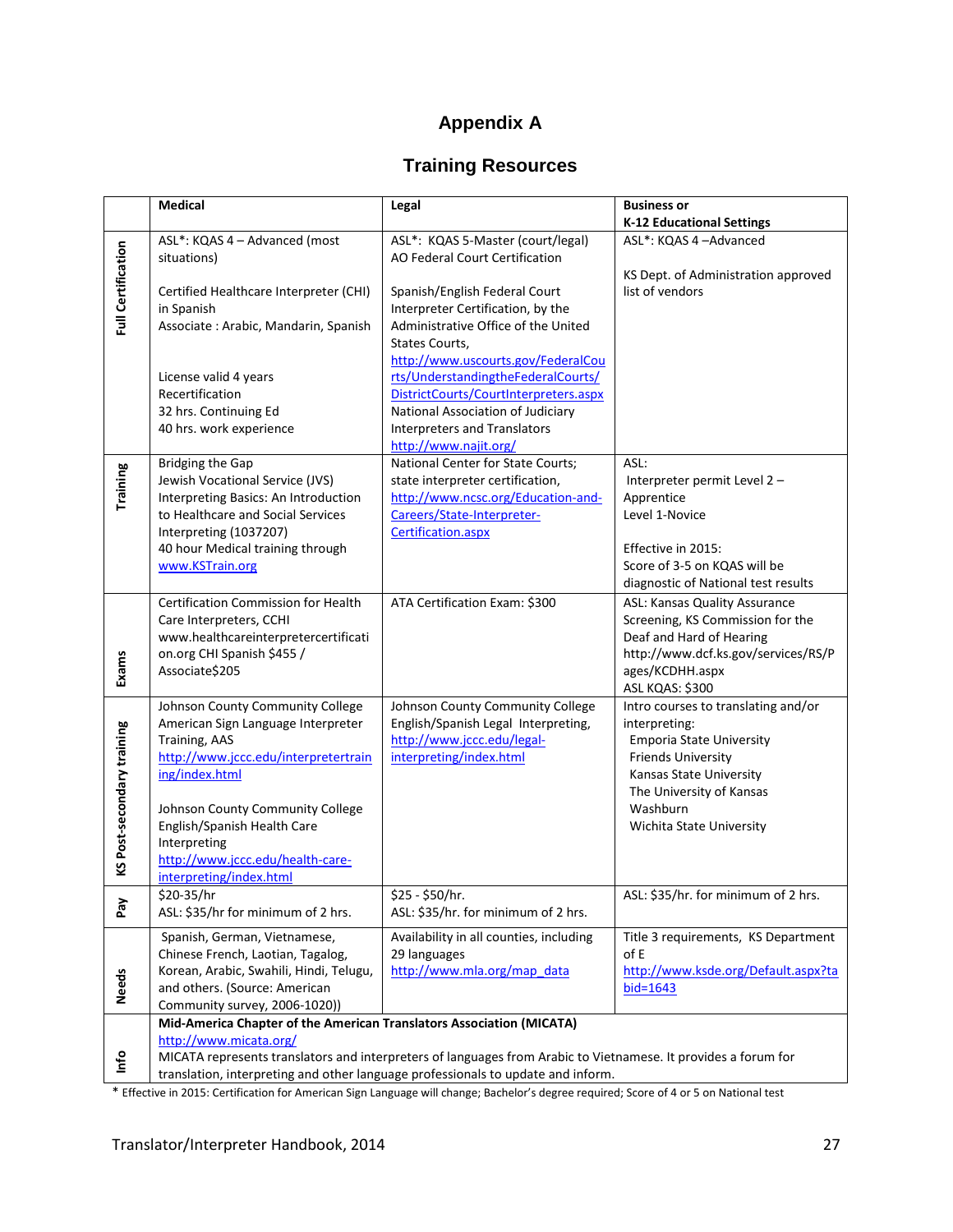# **Appendix B**

#### **Hiring Interpreters**

Anyone wishing to hire an interpreter should ask the following questions before hiring:

- Do you have any particular training or credentials as an interpreter?
- What is your native language?
- How did you learn English?
- How did you learn the foreign language?
- What was the highest grade you completed in school?
- Have you spent any time in the foreign country?
- Did you formally study either language in school? To what extent?

Additional questions specific to legal contexts:

- How many times have you interpreted in court?
- Have you interpreted for this type of hearing or trial before?
- Are you familiar with the code of professional responsibility for court interpreters? What are some of the main points?
- Are you a potential witness in this case?
- Do you know or work for any of the parties?
- Do you have any other potential conflicts of interest?
- Have you had an opportunity to speak with the non-English speaking persons? Were there any particular communication problems?
- Are you familiar with the dialectical or idiomatic peculiarities of the witnesses?
- Are you able to interpret simultaneously without leaving out or changing anything that is said?
- Are you able to interpret consecutively?

Before hiring an interpreter, you will need to know the following information:

- Communication needs. Language pair and any other special needs.
- Length of the meeting. If the meeting is longer than two hours, you will need to hire two interpreters.
- Meeting information. Need to provide the date, time and location and the topic of the meeting prior to the assignment.

Anyone wishing to hire an interpreter should use these criteria to establish an interpreter's qualifications.

In a court setting, the judge should use a text similar to the one below to appoint an interpreter:

"The court is persuaded that

| Mr./Ms.                                                                 | is qualified interpreter and is            |
|-------------------------------------------------------------------------|--------------------------------------------|
| appointed as the interpreter in these proceedings. The court finds that |                                            |
| Mr./Ms.                                                                 | as the necessary experience, training, and |
| abilities to interpret these proceedings.                               |                                            |

Please raise your right hand and I will administer the oath of the interpreter to you:

"Do you swear or affirm that you will faithfully interpret all matters in these proceedings from English into (other language) and from (other language) into English to the best of my ability?"